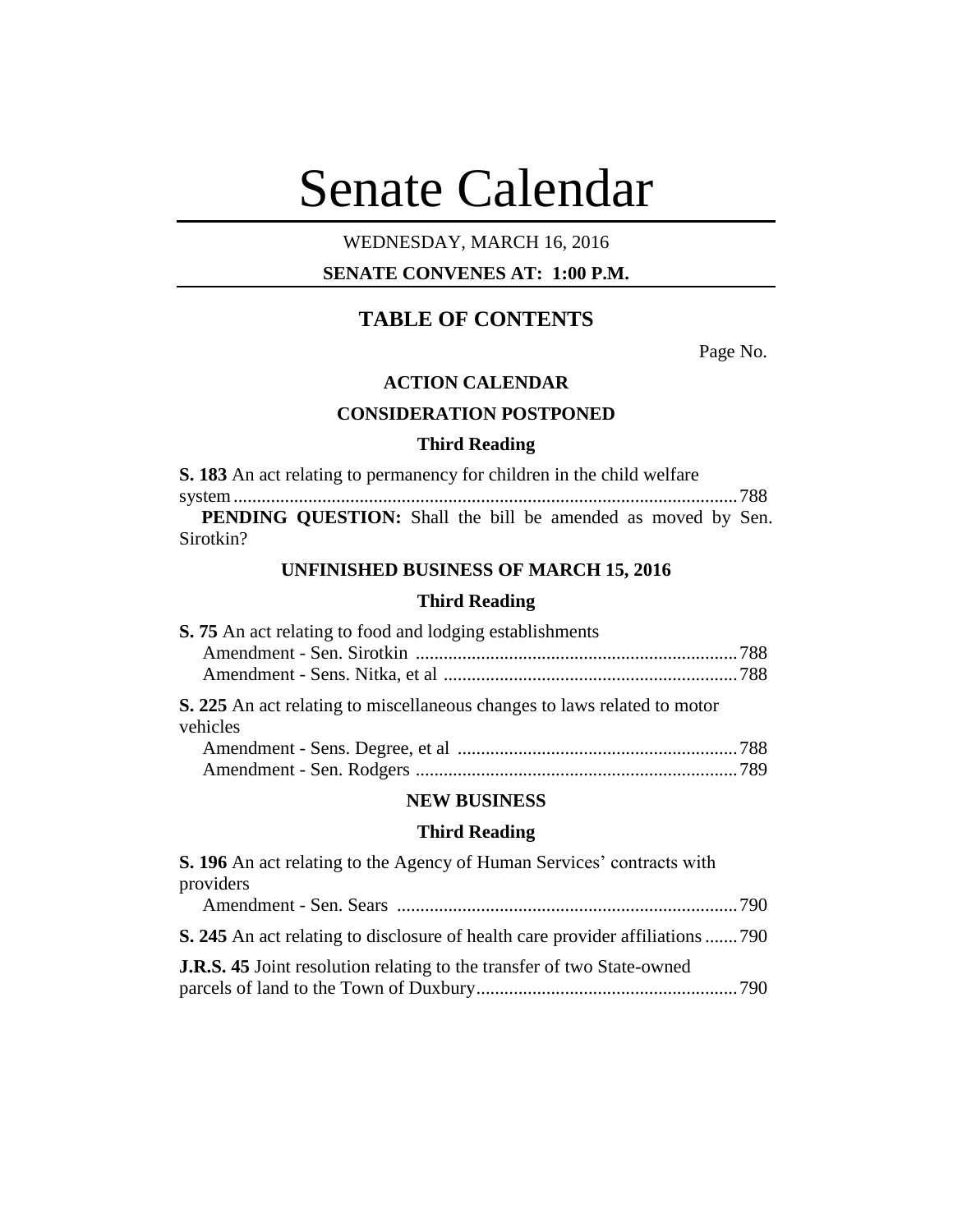## **Second Reading**

## **Favorable with Recommendation of Amendment**

| <b>S. 91</b> An act relating to qualifications of judicial officers and judicial<br>selection and retention                                                 |
|-------------------------------------------------------------------------------------------------------------------------------------------------------------|
| S. 132 An act relating to the prohibition of conversion therapy on minors                                                                                   |
| <b>S. 174</b> An act relating to a model State policy for use of body cameras<br>by law enforcement officers                                                |
| S. 176 An act relating to an income tax credit for home modifications<br>required by a disability or physical hardship                                      |
| S. 215 An act relating to the regulation of vision insurance plans                                                                                          |
| S. 216 An act relating to prescription drug formularies                                                                                                     |
| <b>S. 220</b> An act relating to the public financing of campaigns                                                                                          |
| S. 224 An act relating to warranty obligations of equipment dealers and<br>suppliers<br>Econ. Dev., Housing and General Affairs Report - Sen. Cummings  808 |
| <b>S. 257</b> An act relating to residential rental agreements<br>Econ. Dev., Housing and General Affairs Report - Sen. Balint  818                         |
| <b>Joint Resolutions for Action</b>                                                                                                                         |
| <b>J.R.S. 47</b> Joint resolution expressing appreciation to the National Milk<br>Producers Federation and Vermont's dairy farmers for their phasing out    |

**J.R.H. 23** Joint resolution authorizing Green Mountain Boys State educational program to use the State House..................................................821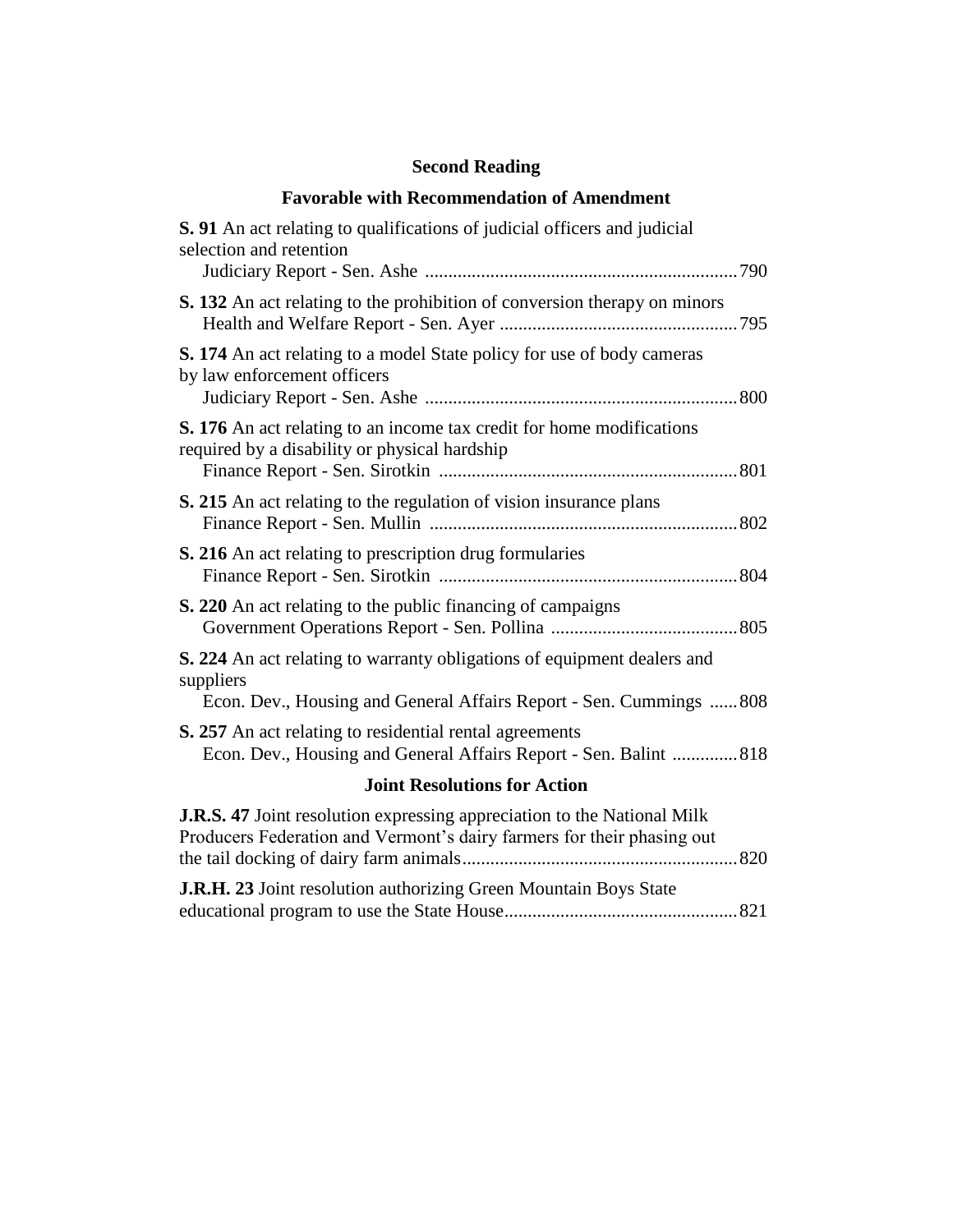## **ORDERS OF THE DAY**

#### **ACTION CALENDAR**

#### **CONSIDERATION POSTPONED**

#### **Third Reading**

## **S. 183.**

An act relating to permanency for children in the child welfare system.

**PENDING QUESTION:** Shall the bill be amended as moved by Sen. Sirotkin?

#### **Text of amendment:**

Senator Sirotkin has moved to amend the bill in Sec. 8, 33 V.S.A. § 5125, in subsection (e), by striking out the last sentence.

#### **UNFINISHED BUSINESS OF TUESDAY, MARCH 15, 2016**

#### **Third Reading**

#### **S. 75.**

An act relating to food and lodging establishments.

## **Amendment to S. 75 to be offered by Senator Sirotkin before Third Reading**

Senator Sirotkin moves to amend the bill in Sec. 1, 18 V.S.A. § 4301, subsection (a) subdivision (9) by inserting after the first sentence: "Lodging establishment" shall not include lodging establishments renting three or fewer units to the public.

## **Amendment to S. 75 to be offered by Senators Nitka, Collamore, and Starr before Third Reading**

Senators Nitka, Collamore, and Starr move to amend the bill in Sec. 1, 18 V.S.A. § 4301, subsection (a) subdivision (7), by inserting after the second sentence: A food manufacturing establishment shall not include any place where maple syrup or maple products, as defined in 6 V.S.A. § 481, are prepared for human consumption.

#### **S. 225.**

An act relating to miscellaneous changes to laws related to motor vehicles.

## **Amendment to S. 225 to be offered by Senators Degree, Flory, Kitchel, Mazza, and Westman before Third Reading**

Senators Degree, Flory, Kitchel, Mazza, and Westman move to amend the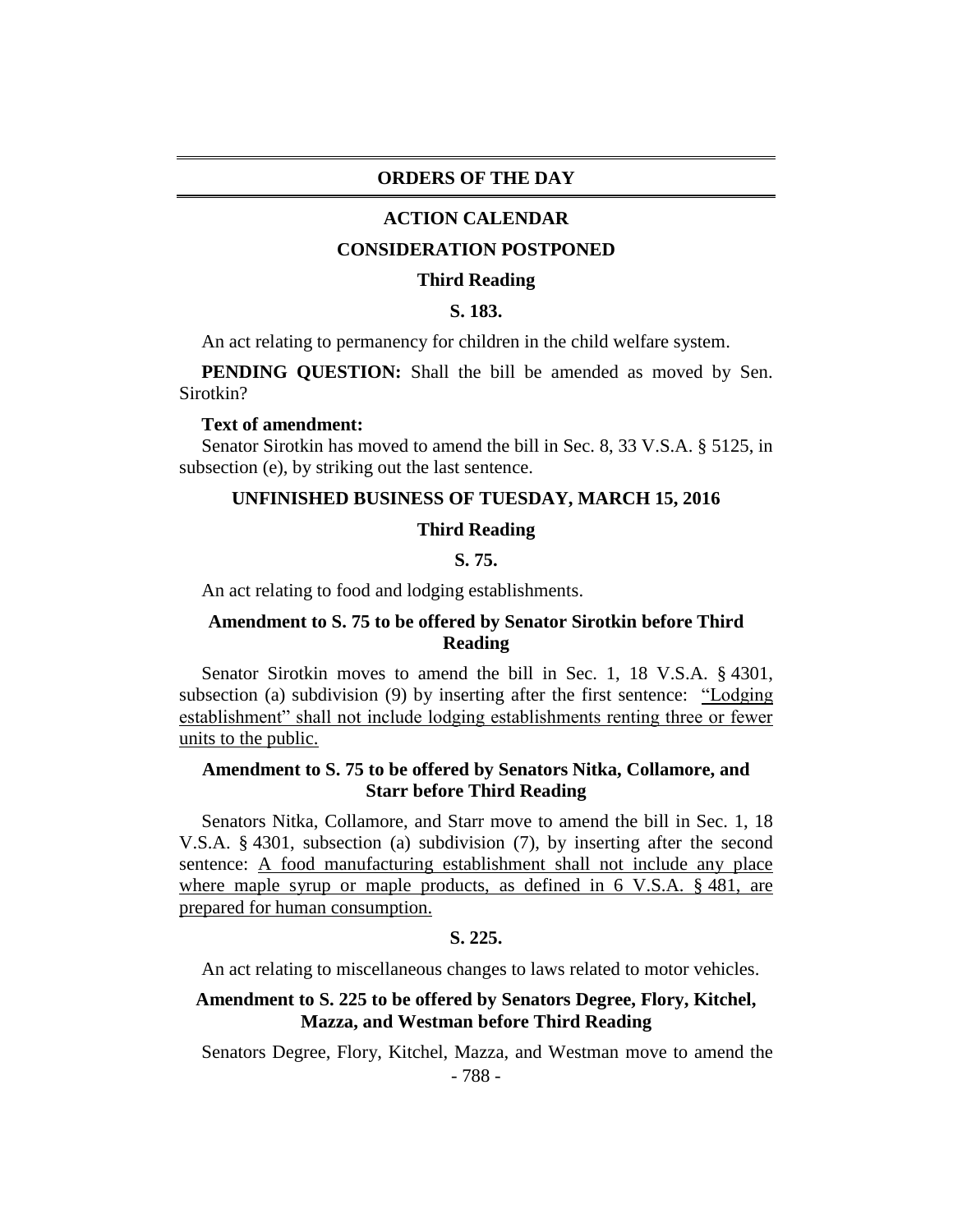bill by striking out Sec. 7 and the reader assistance thereto in their entirety and inserting in lieu thereof the following:

Sec. 7. [Deleted.]

#### **Amendment to S. 225 to be offered by Senator Rodgers before Third Reading**

Senator Rodgers moves to amend the bill by adding a new section to be Sec. 26 and a reader assistance thereto to read:

\* \* \* ATV Operation on State Highways; Pilot Program; Orleans County \* \* \*

Sec. 26. ATV OPERATION ON STATE HIGHWAYS; PILOT PROGRAM; ORLEANS COUNTY

(a) A pilot program is established to authorize the operation of all-terrain vehicles (ATVs) on State highways in Orleans County in accordance with this section. The pilot program shall start on July 1, 2016, and end on July 1, 2020.

(b) Notwithstanding 23 V.S.A. § 3506(b), during the term of the pilot program, a person may operate an ATV along a State highway, other than I-91, for a distance of one mile or less, if the State highway:

(1) connects properties open to ATV travel, including a town highway that has been opened to ATV travel. The operator may access properties adjacent to the connecting State highway that offer food, fuel, lodging, or repair services; or

(2) provides access to the closest food, fuel, lodging, or repair services that are available from property open to ATV travel.

(c) A person shall not operate an ATV along a State highway under the pilot program unless the person:

(1) wears protective headgear of a type approved by the Commissioner of Motor Vehicles;

(2) maintains financial responsibility at the levels specified at 23 V.S.A. § 800;

(3) complies with the signaling requirements of 23 V.S.A. §§ 1064 and 1065; and

(4) complies with all motor vehicle laws applicable when an ATV is operated on a public highway as specified at 23 V.S.A. § 3501(5).

(d) A person who violates subsection (c) of this section shall be subject to the penalty prescribed in 23 V.S.A. § 3507.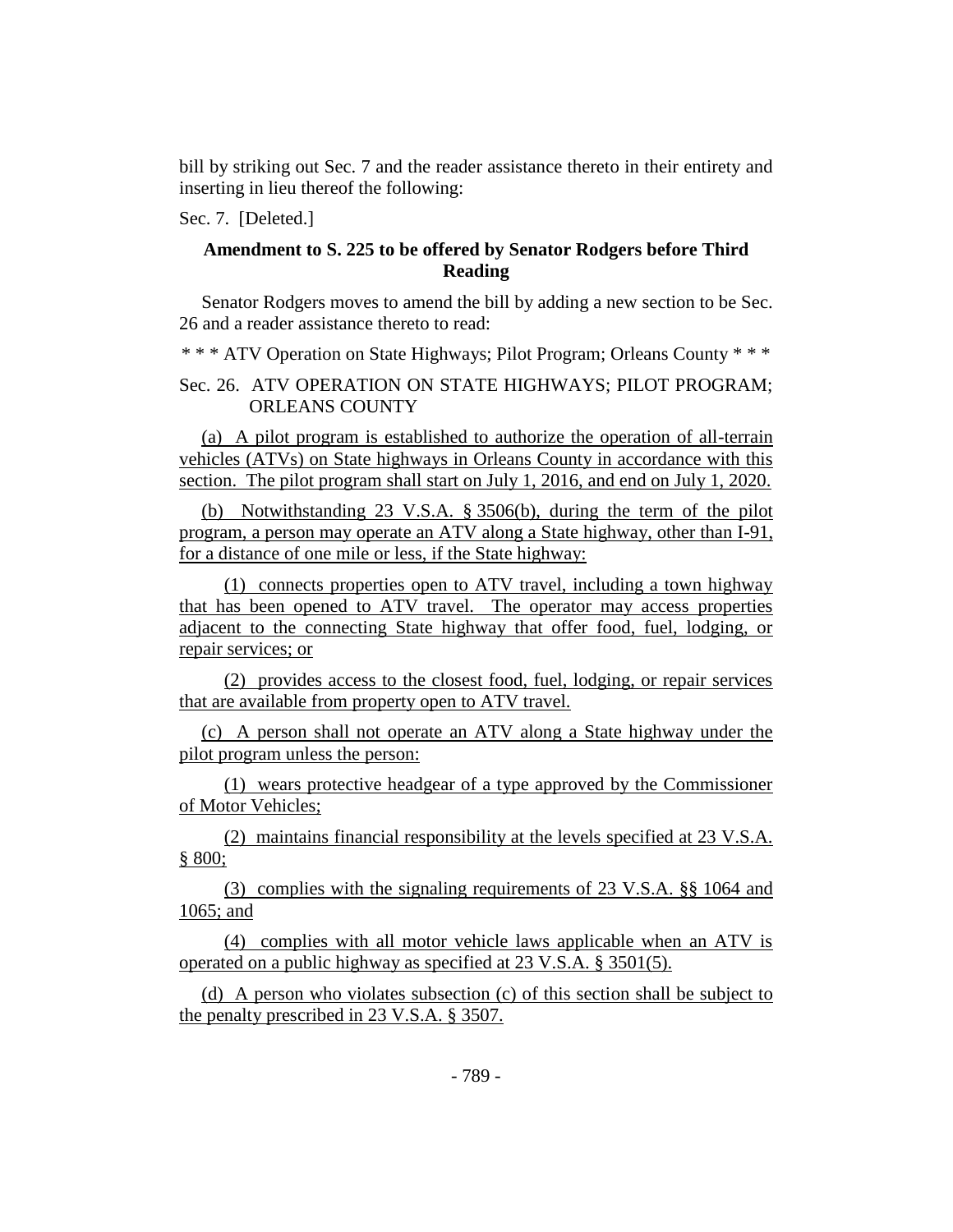(e) The Commissioner of Public Safety, after consulting with the Vermont ATV Sportsman's Association and municipalities in Orleans County, shall submit an interim written report to the House and Senate Committees on Transportation on or before January 15, 2018, and a follow-up written report on or before January 15, 2021, evaluating the pilot program.

And by renumbering the remaining section to be numerically correct.

#### **NEW BUSINESS**

#### **Third Reading**

## **S. 196.**

An act relating to the Agency of Human Services' contracts with providers.

## **Amendment to S. 196 to be offered by Senator Sears before Third Reading**

Senator Sears moves to amend the bill in Sec. 1, in subsection (a), in the first sentence, by inserting after "State", the phrase or employed by a person contracting with the State

#### **S. 245.**

An act relating to disclosure of health care provider affiliations.

#### **J.R.S. 45.**

Joint resolution relating to the transfer of two State-owned parcels of land to the Town of Duxbury.

#### **Second Reading**

#### **Favorable with Recommendation of Amendment**

## **S. 91.**

An act relating to qualifications of judicial officers and judicial selection and retention.

## **Reported favorably with recommendation of amendment by Senator Ashe for the Committee on Judiciary.**

The Committee recommends that the bill be amended by striking out all after the enacting clause and inserting in lieu thereof the following:

Sec. 1. 4 V.S.A. § 601 is amended to read:

§ 601. JUDICIAL NOMINATING BOARD CREATED; COMPOSITION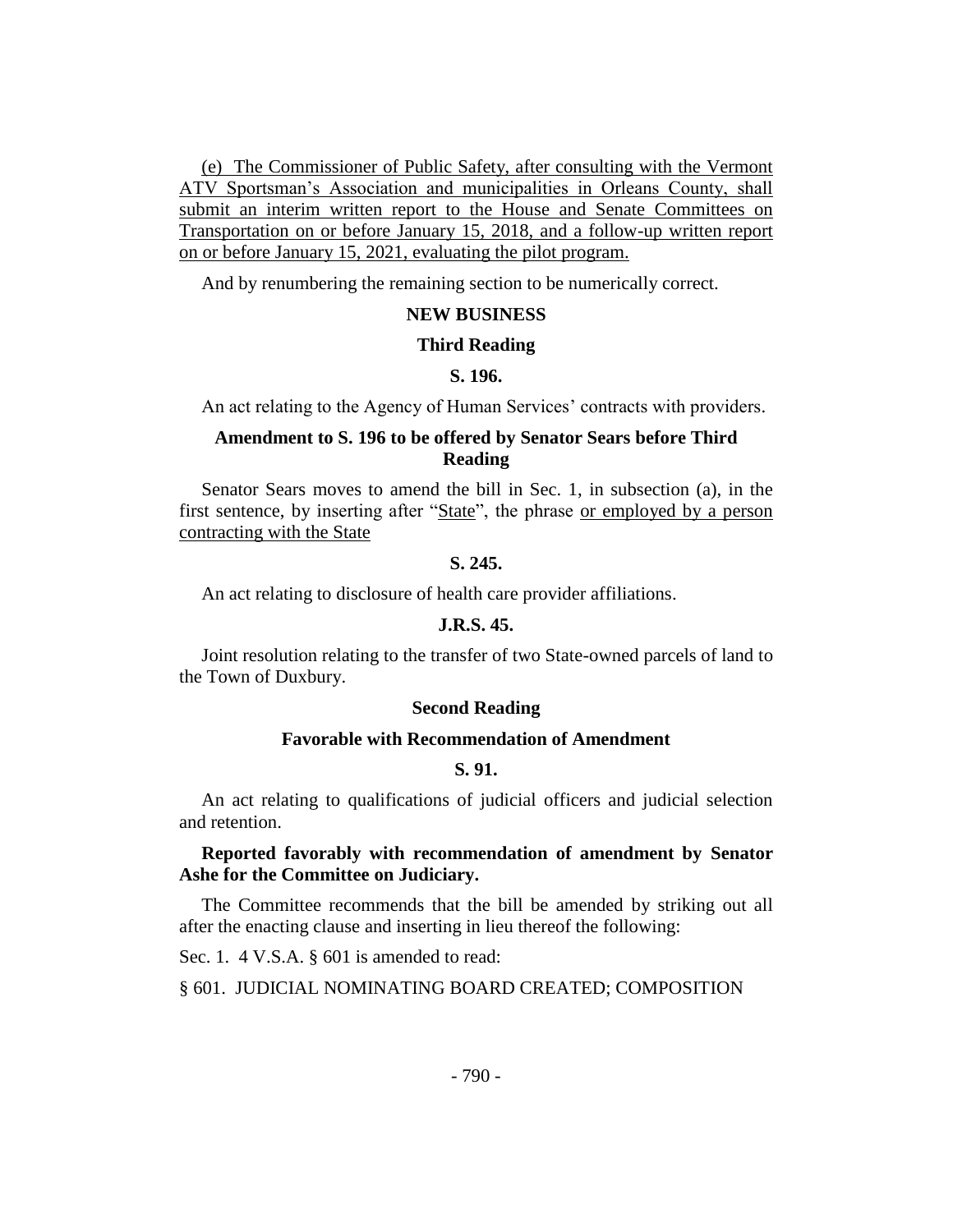(a) A Judicial Nominating Board is created for the nomination of Supreme Court Justices, Superior judges, magistrates, the Chair of the Public Service Board, and members of the Public Service Board.

(b) The Board shall consist of 11 members who shall be selected as follows:

(1) The Governor shall appoint two members who are not attorneys at law.

(2) The Senate shall elect three of its members, not all of whom shall be members of the same party, and only one of whom may be an attorney at law.

(3) The House shall elect three of its members, not all of whom shall be members of the same party, and only one of whom may be an attorney at law.

(4) Attorneys at law admitted to practice before the Supreme Court of Vermont, and residing in the State, shall elect three of their number as members of the Board. The Supreme Court shall regulate the manner of their nomination and election.

(5) The members of the Board appointed by the Governor shall serve for terms of two years and may serve for no more than three consecutive terms. The members of the Board elected by the House and Senate shall serve for terms of two years and may serve for no more than three consecutive terms. The members of the Board elected by the attorneys at law shall serve for terms of two years and may serve for no more than three consecutive terms. All appointments or elections shall be between January 1 and February 1 of each odd-numbered year, except to fill a vacancy. Members shall serve until their successors are elected or appointed.

(6) The members shall elect their own chair who will serve for a term of two years.

(c) Legislative members of the Board shall be entitled to per diem compensation and reimbursement for expenses in accordance with 2 V.S.A. § 406. Members of the Board who are not otherwise compensated by their employer shall be entitled to per diem compensation and reimbursement for expenses in the same manner as board members are compensated under 32 V.S.A. § 1010. All compensation and reimbursement shall be paid from the legislative appropriation.

(d) The Judicial Nominating Board shall may adopt rules under 3 V.S.A. chapter 25 which shall establish criteria and standards for the nomination of candidates for Justices of the Supreme Court, Superior judges, magistrates, and the Chair of the Public Service Board, and members of the Public Service Board based on the attributes identified in subsection 602(f) of this title. The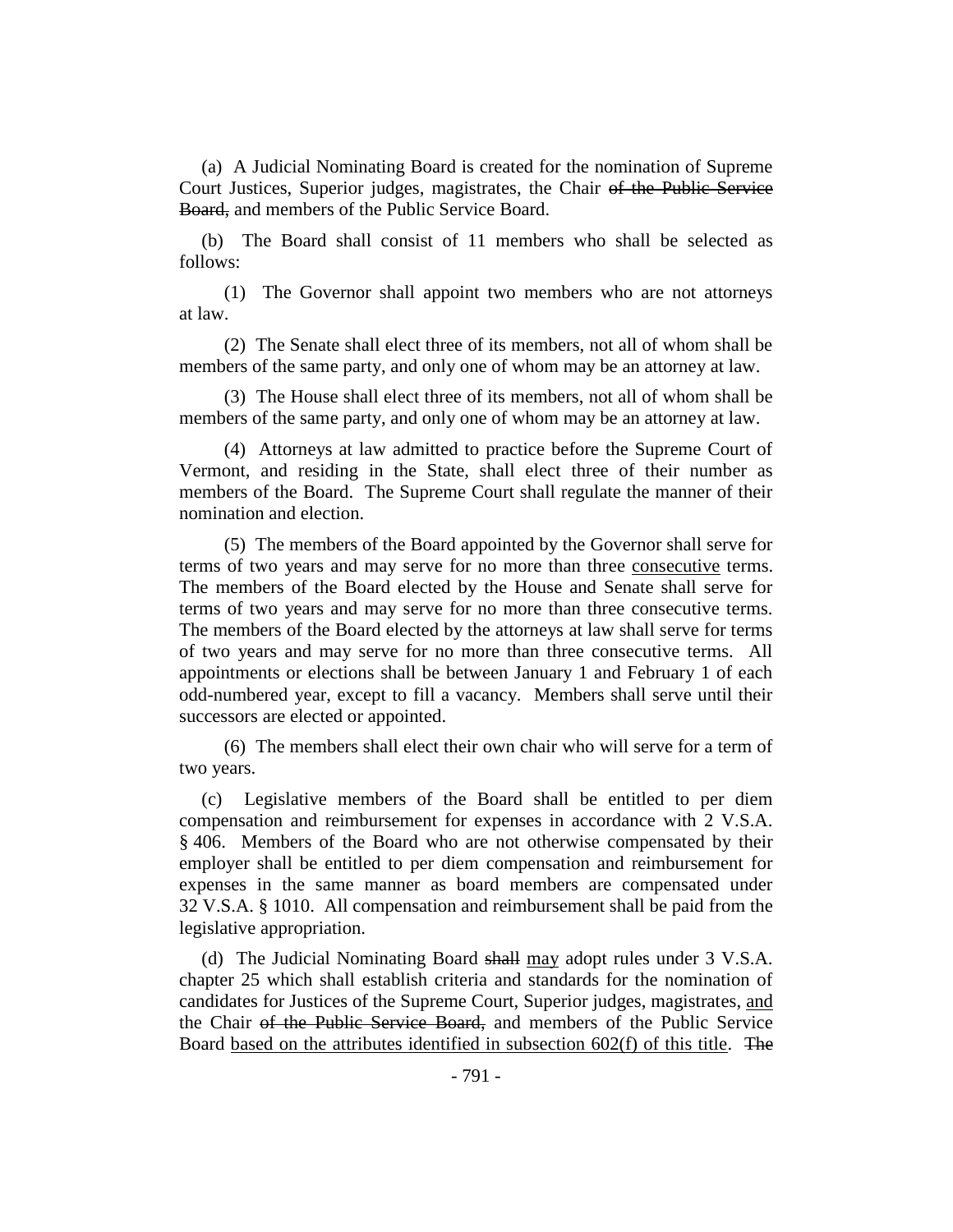criteria and standards shall include such factors as integrity, legal knowledge and ability, judicial temperament, impartiality, health, experience, diligence, administrative and communicative skills, social consciousness, and public service. The application form shall not be included in the rules and may be developed and periodically revised at the discretion of the Board.

(e) A quorum of the Board shall consist of eight members.

(f) The Board is authorized to use the staff and services of appropriate State agencies and departments as necessary to conduct investigations of applicants. The Office of Legislative Council shall assist the Board for the purpose of rulemaking.

(g) Except as provided in subsection (h) of this section, proceedings of the Board, including the names of candidates considered by the Board and information about any candidate submitted by the Court Administrator or by any other source shall be confidential.

(h) The following shall be public:

(1) operating procedures of the Board;

(2) standard application forms and any other forms used by the Board, provided they do not contain personal information about a candidate or confidential proceedings;

(3) all proceedings of the Board prior to the Board's receipt of the first candidate's completed application; and

(4) at the time the Board sends the names of the candidates to the Governor, the total number of applicants for the vacancy and the total number of candidates sent to the Governor.

Sec. 2. 4 V.S.A. § 602 is amended to read:

## § 602. DUTIES; JUSTICES, JUDGES, MAGISTRATES, AND THE CHAIR OF THE PUBLIC SERVICE BOARD

 $(a)(1)$  Prior to submission of submitting to the Governor the names of qualified candidates for justices Justices of the supreme court Supreme Court, superior Superior Court judges, magistrates, the chair of the public service board, and members of the public service board to the governor and the Chair of the Public Service Board, the board Judicial Nominating Board shall submit to the court administrator of the supreme court Court Administrator a list of all candidates, and the administrator he or she shall disclose to the board Board information solely about professional disciplinary action taken or pending concerning any candidate.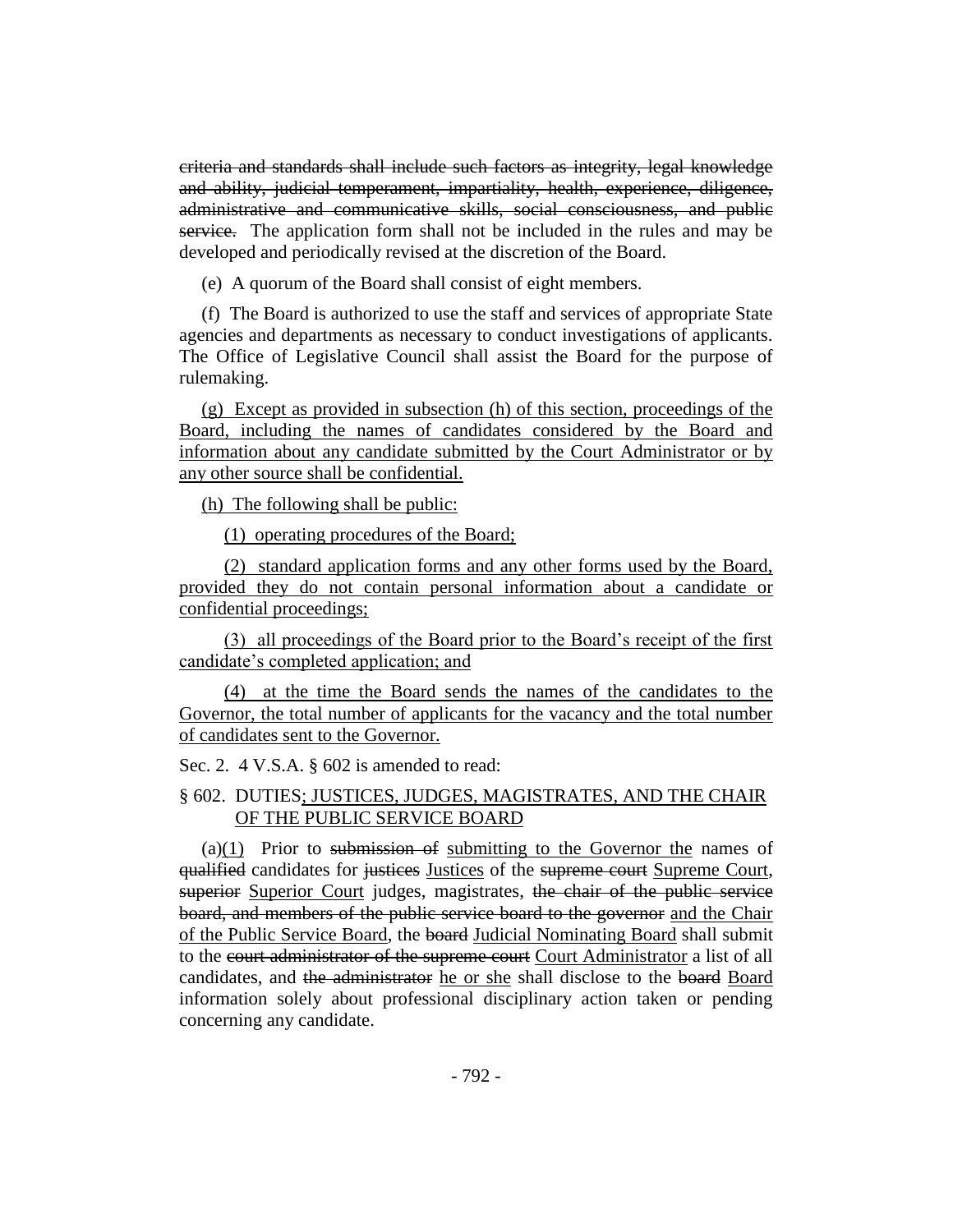(2) From the list of candidates presented, the judicial nominating board Judicial Nominating Board shall select by majority vote, provided that a quorum is present, qualified well-qualified candidates for the position to be filled.

(b) Whenever a vacancy occurs in the office of a supreme court justice or Supreme Court Justice, a superior judge Superior Court judge, magistrate, or Chair of the Public Service Board, or when an incumbent does not declare that he or she will be a candidate to succeed himself or herself, the judicial nominating board Board shall submit to the governor Governor the names of as many persons as it deems qualified well qualified to be appointed to the office. There shall be included in the qualifications for appointment that the person shall be an attorney at law who has been engaged in the practice of law or a judge in the state of Vermont for a period of at least five out of the ten years preceding appointment, and with respect to a candidate for superior judge particular consideration shall be given to the nature and extent of the candidate's trial practice.

(c) All proceedings of the board, including the names of candidates considered by the board and information about any candidate submitted by the court administrator or by any other source, shall be confidential.

(1) A candidate for judge or Justice shall be a Vermont resident and an experienced lawyer who has practiced law in Vermont for a minimum of ten years, with at least five years immediately preceding his or her application to the Board.

(2) A candidate for magistrate shall be a Vermont resident and an experienced lawyer who has practiced law in Vermont for at least five years immediately preceding his or her application to the Board.

(3) A candidate for Chair of the Public Service Board shall not be required to be an attorney; however if the candidate is admitted to practice law in Vermont, the Judicial Nominating Board shall submit the candidate's name to the Court Administrator, and he or she shall disclose to the Board information solely about professional disciplinary action taken or pending concerning the candidate. If a candidate is not admitted to practice law in Vermont, but practices a profession requiring licensure, certification, or other professional regulation by the State, the Judicial Nominating Board shall submit the candidate's name to the State professional regulatory entity and that entity shall disclose to the Board any professional disciplinary action taken or pending concerning the candidate.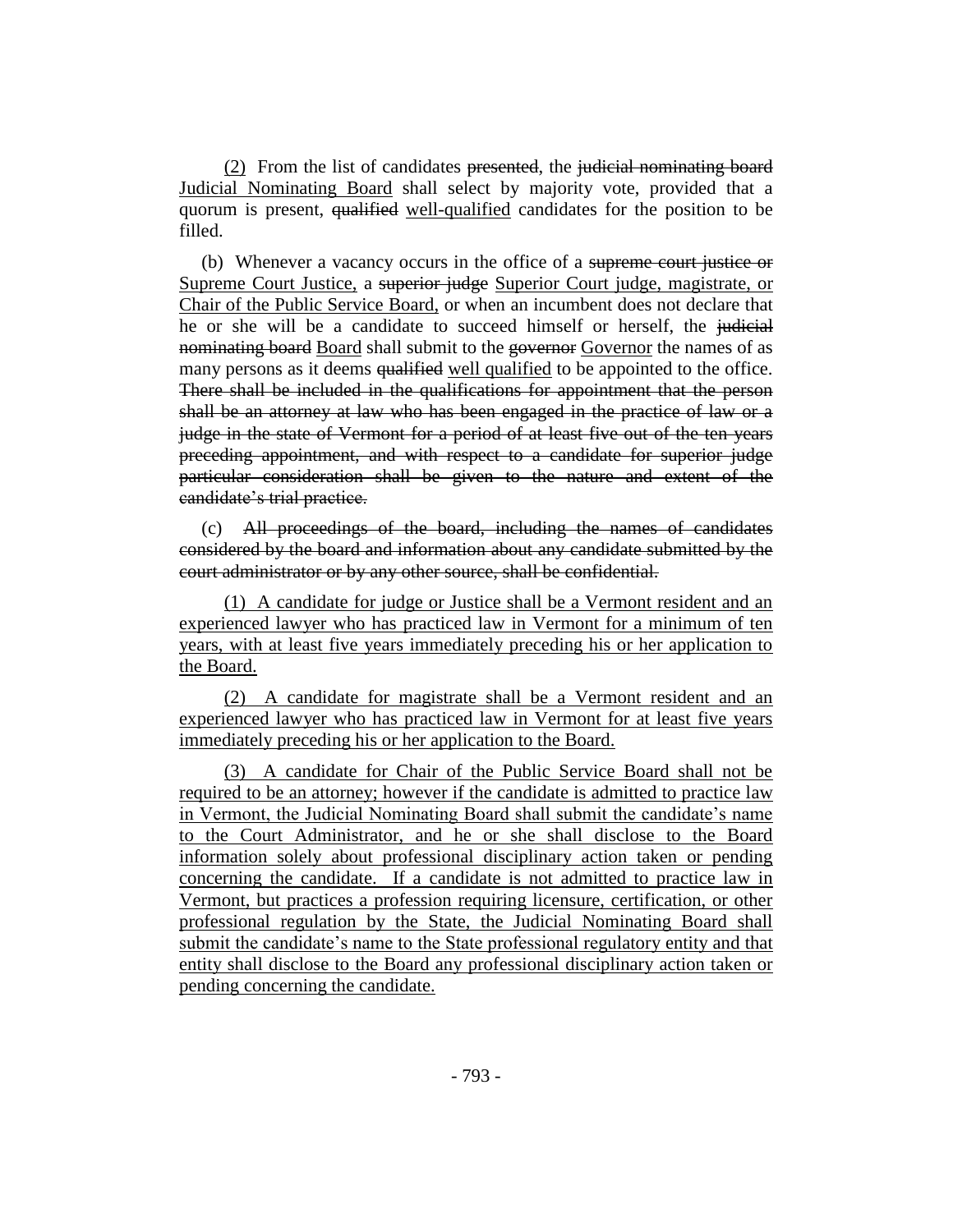(d) A candidate shall possess the following attributes:

(1) Integrity. A candidate shall possess a record and reputation for excellent character and integrity.

(2) Legal knowledge and ability. A candidate shall possess a high degree of knowledge of established legal principles and procedures and have demonstrated a high degree of ability to interpret and apply the law to specific factual situations.

(3) Judicial temperament. A candidate shall possess an appropriate judicial temperament.

(4) Impartiality. A candidate shall exhibit an ability to make judicial determinations in a manner free of bias.

(5) Communication capability. A candidate shall possess demonstrated oral and written capacities, with reasonable accommodations, required by the position.

(6) Financial integrity. A candidate shall possess demonstrated financial probity.

(7) Work ethic. A candidate shall demonstrate diligence.

(8) Administrative capabilities. A candidate shall demonstrate management and organizational skills or experience required by the position.

(9) Courtroom experience. For Superior Court, a candidate shall have sufficient trial or other comparable experience that ensures knowledge of the Vermont Rules of Evidence and courtroom procedure. For the Environmental Division of the Superior Court, a candidate shall have experience in environmental and zoning law.

(10) Other. A candidate shall possess other attributes the Board deems relevant as identified through its rules.

Sec. 3. 4 V.S.A. § 602a is added to read:

§ 602a. DUTIES; PUBLIC SERVICE BOARD MEMBERS

(a) In accordance with 30 V.S.A. § 3, whenever a vacancy occurs for a member position on the Public Service Board, the Governor shall submit at least five names of potential nominees to the Judicial Nominating Board for review. The Judicial Nominating Board shall submit to the Governor the names of candidates it deems well qualified. The Judicial Nominating Board shall submit to the Governor a summary of the qualifications and experience of each candidate whose name is submitted to the Governor, together with any further information relevant to the matter. Vacancies for the position of Chair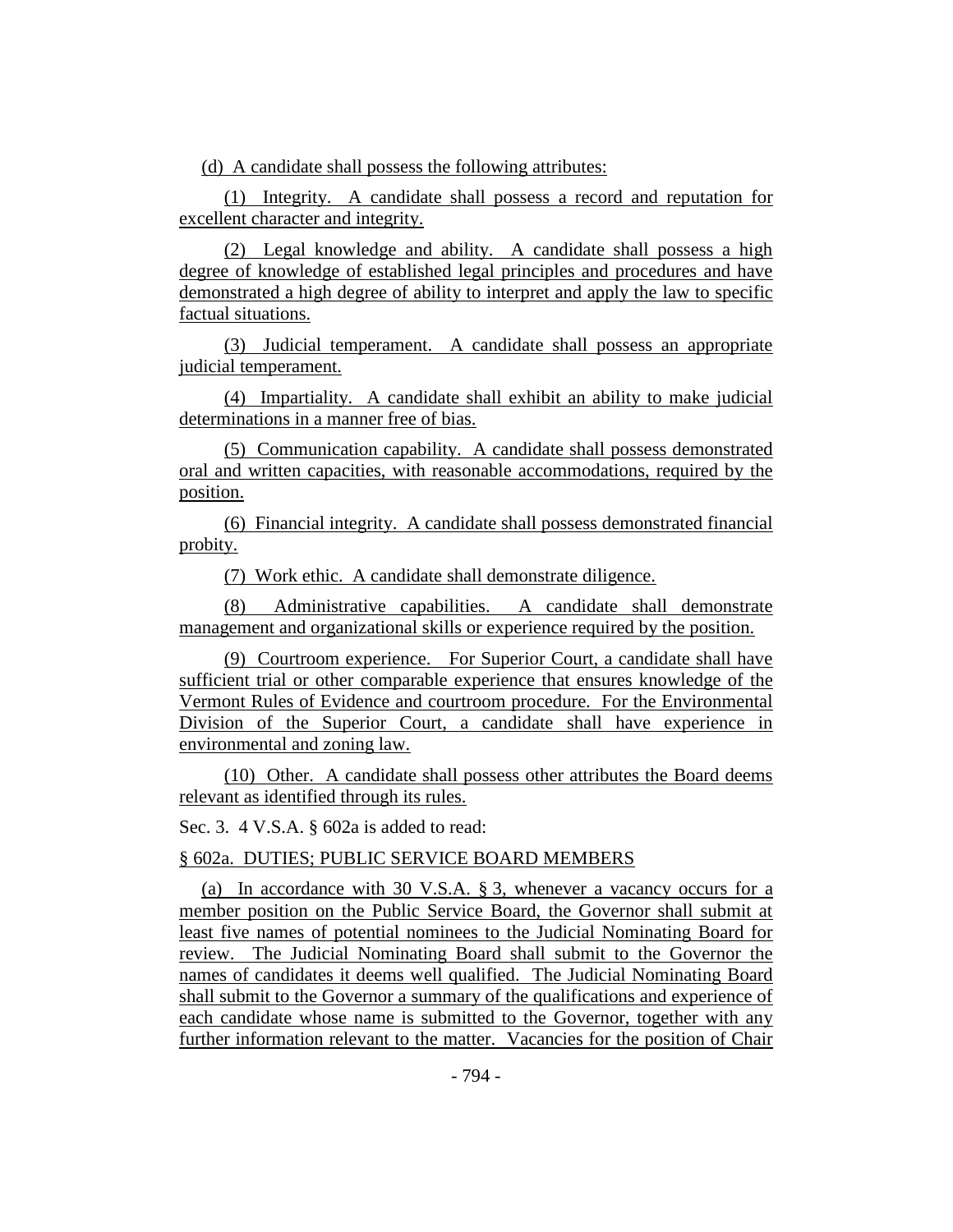of the Public Service Board shall follow the procedure set forth in section 602 of this title.

(b) A candidate for the position of member of the Public Service Board shall not be required to be an attorney; however, if the candidate is admitted to practice law in Vermont, the Judicial Nominating Board shall submit the candidate's name to the Court Administrator, and he or she shall disclose to the Board information solely about professional disciplinary action taken or pending concerning the candidate. If a candidate is not admitted to practice law in Vermont, but practices a profession requiring licensure, certification, or other professional regulation by the State, the Judicial Nominating Board shall submit the candidate's name to the State professional regulatory entity and that entity shall disclose to the Board any professional disciplinary action taken or pending concerning the candidate.

(c) A candidate shall possess the attributes provided in subsection 602(d) of this title.

## Sec. 4. EFFECTIVE DATE

This act shall take effect on passage.

And that after passage the title of the bill be amended to read: "An act relating to procedures of the Judicial Nominating Board and qualifications of candidates for the positions of Justice, judge, magistrate, and Chair and member of the Public Service Board"

(Committee vote: 5-0-0)

#### **S. 132.**

An act relating to the prohibition of conversion therapy on minors.

## **Reported favorably with recommendation of amendment by Senator Ayer for the Committee on Health & Welfare.**

The Committee recommends that the bill be amended by striking out all after the enacting clause and inserting in lieu thereof the following:

## \* \* \* Findings \* \* \*

Sec. 1. FINDINGS

In recognition that being lesbian, gay, bisexual, or transgender is part of the natural spectrum of human identity and is not a disease, disorder, illness, deficiency, or shortcoming, the General Assembly finds:

(1) Vermont has a compelling interest in protecting the physical and psychological well-being of children, including lesbian, gay, bisexual, and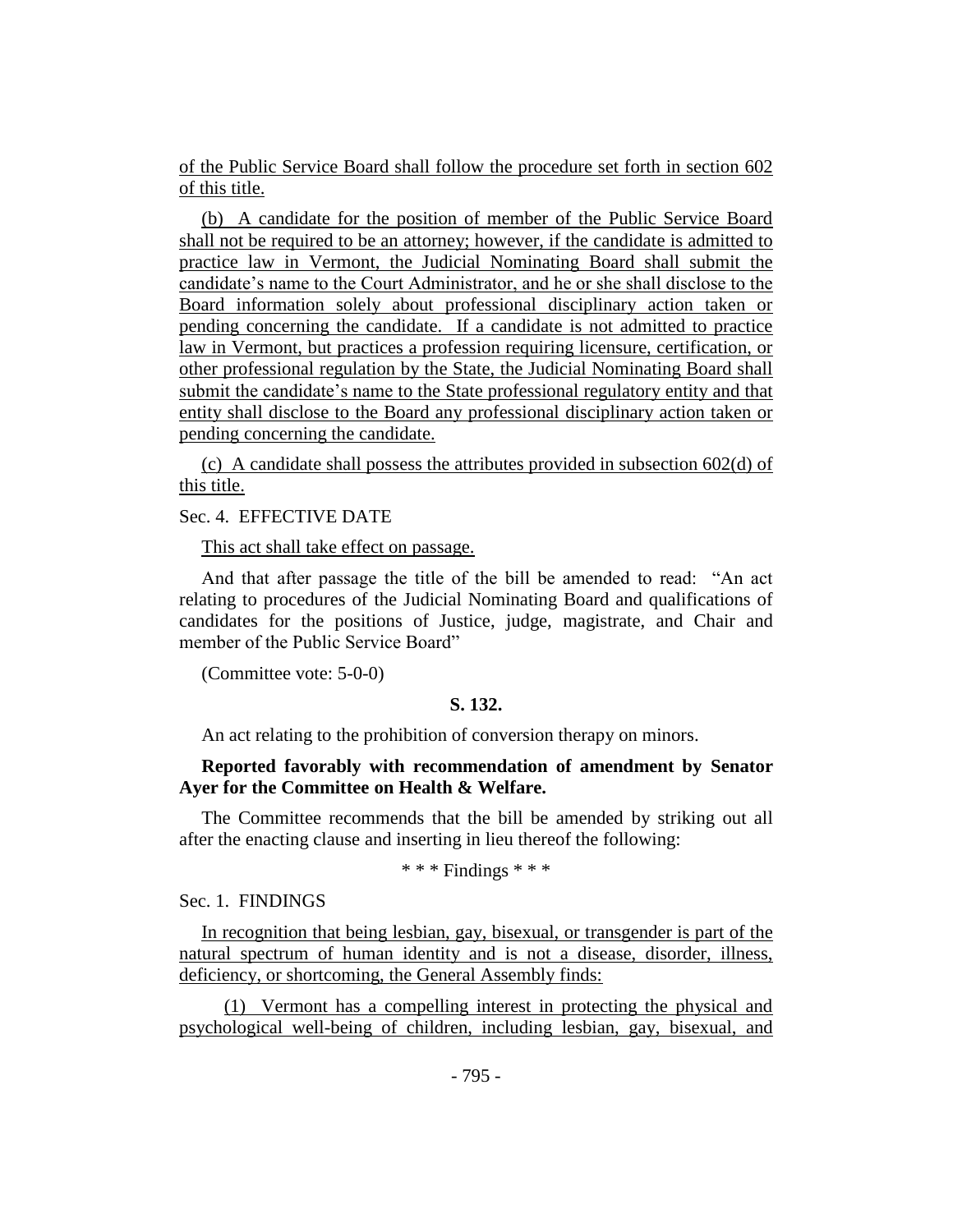transgender youth, and in protecting its children against exposure to serious harms.

(2) A 2015 report published by the U.S. Substance Abuse and Mental Health Service's Administration states "conversion therapy…is a practice that is not supported by credible evidence and has been disavowed by behavioral health experts and associations...[m]ost importantly, it may put young people at risk of serious harm."

(3) The American Academy of Pediatrics, the American Counseling Association, the American Psychiatric Association, the American Psychological Association, the National Association of School Psychologists, and the National Association of Social Workers, together representing more than 477,000 health and mental health professionals, have all taken the position that homosexuality is not a mental disorder and thus there is no need for a "cure."

\* \* \* Conversion Therapy \* \* \*

Sec. 2. 18 V.S.A. chapter 196 is added to read:

## CHAPTER 196. CONVERSION THERAPY

#### § 8351. DEFINITIONS

As used in this chapter:

(1) "Conversion therapy" means any practice by a mental health care provider that seeks to change an individual's sexual orientation, including efforts to change behaviors or gender expressions or to eliminate or reduce sexual or romantic attractions or feelings toward individuals of the same sex. "Conversion therapy" does not include psychotherapies that:

(A) provide support to an individual undergoing gender transition; and

(B) provide acceptance, support, and understanding of clients or the facilitation of clients' coping, social support, and identity exploration and development, including sexual-orientation-neutral interventions to prevent or address unlawful conduct or unsafe sexual practices and that do not seek to change an individual's sexual orientation or gender identity.

(2) "Mental health care provider" means a person licensed to practice medicine pursuant to 26 V.S.A. chapter 23, 33, or 81 who specializes in the practice of psychiatry; a psychologist, a psychologist-doctorate, or a psychologist-master as defined in 26 V.S.A. § 3001; a clinical social worker as defined in 26 V.S.A. § 3201; a clinical mental health counselor as defined in 26 V.S.A. § 3261; a licensed marriage and family therapist as defined in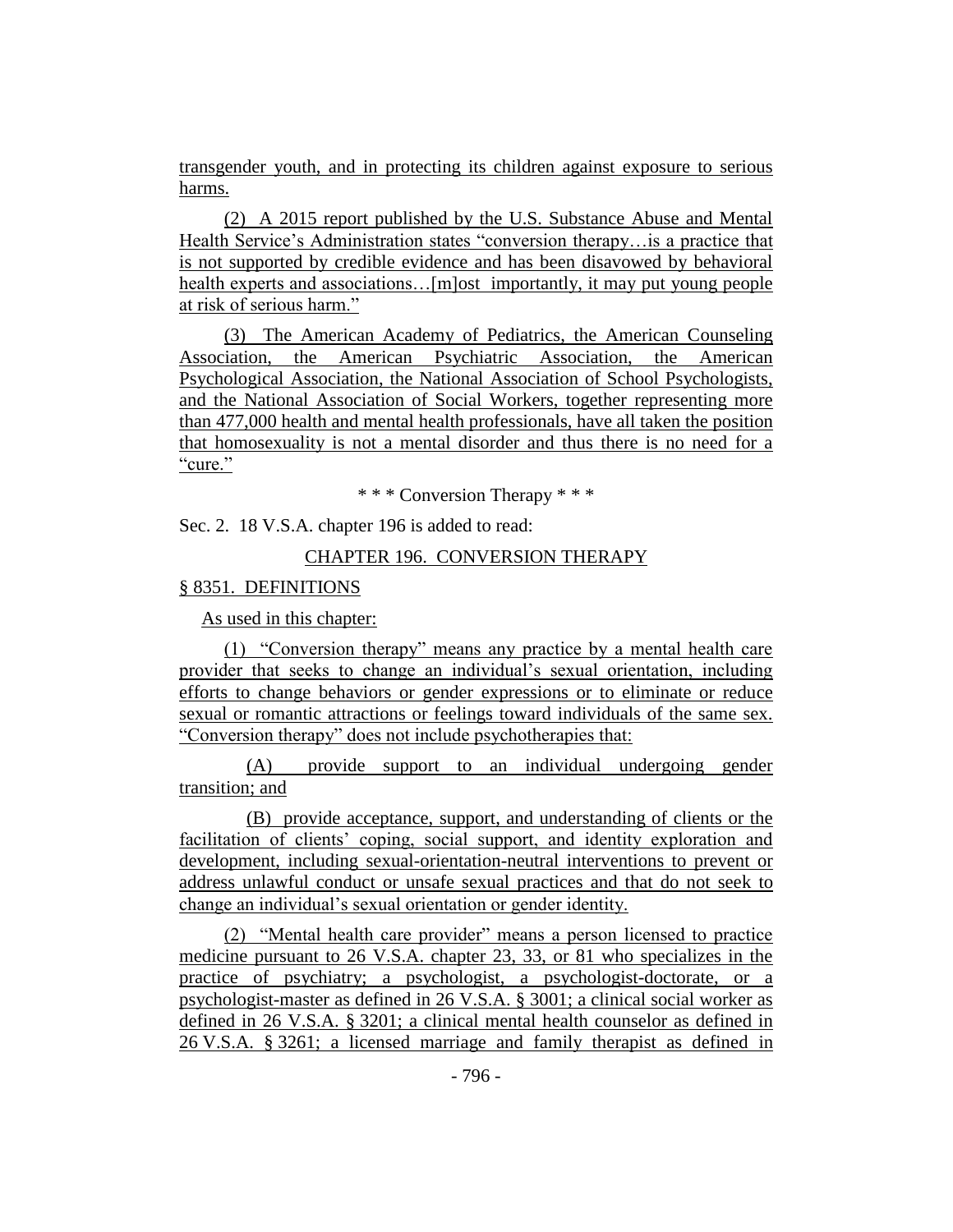26 V.S.A. § 4031; a psychoanalyst as defined in 26 V.S.A. § 4051; any other allied mental health professional; or a student, intern, or trainee of any such profession.

#### § 8352. TREATMENT OF MINORS

A mental health care provider shall not use conversion therapy with a client younger than 18 years of age.

#### § 8353. UNPROFESSIONAL CONDUCT

Any conversion therapy used on a client younger than 18 years of age by a mental health care provider shall constitute unprofessional conduct as provided in the relevant provisions of Title 26 and shall subject the mental health care provider to discipline pursuant to the applicable provisions of that title and of 3 V.S.A. chapter 5.

\* \* \* Physicians \* \* \*

Sec. 3. 26 V.S.A. § 1354(a) is amended to read:

(a) The board Board shall find that any one of the following, or any combination of the following, whether or not the conduct at issue was committed within or outside the state State, constitutes unprofessional conduct:

\* \* \*

(39) use of the services of a physician assistant by a physician in a manner which is inconsistent with the provisions of chapter 31 of this title; or

(40) use of conversion therapy as defined in 18 V.S.A. § 8351 on a client younger than 18 years of age.

\* \* \* Osteopathy \* \* \*

Sec. 4. 26 V.S.A. § 1842(b) is amended to read:

(b) Unprofessional conduct means the following conduct and conduct set forth in 3 V.S.A. § 129a.:

\* \* \*

(13) Use of conversion therapy as defined in 18 V.S.A. § 8351 on a client younger than 18 years of age.

\* \* \* Psychologists \* \* \*

Sec. 5. 26 V.S.A. § 3016 is amended to read:

## § 3016. UNPROFESSIONAL CONDUCT

Unprofessional conduct means the conduct listed in this section and in 3 V.S.A. § 129a: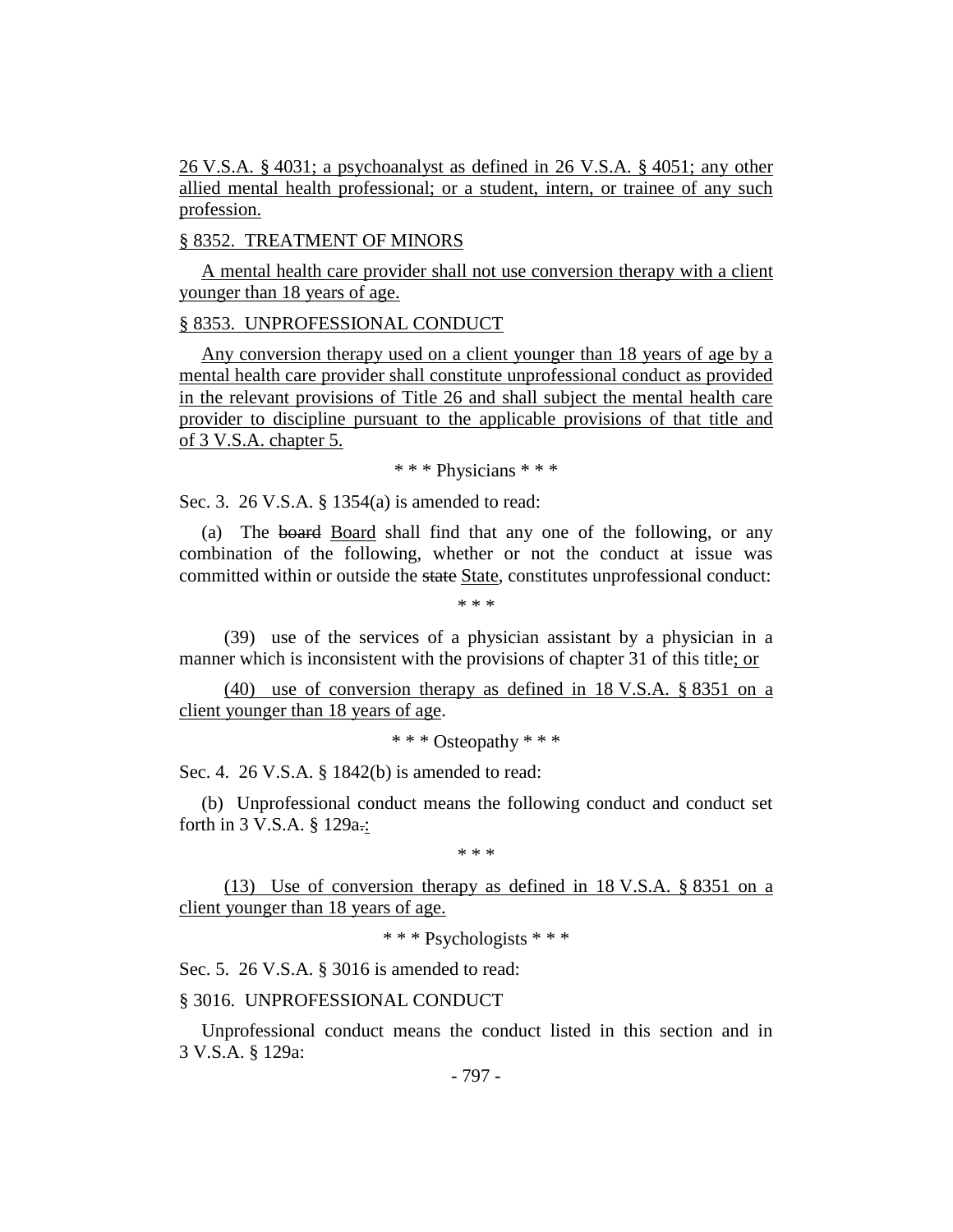\* \* \*

(11) Use of conversion therapy as defined in 18 V.S.A. § 8351 on a client younger than 18 years of age.

\* \* \* Clinical Social Workers \* \* \*

Sec. 6. 26 V.S.A. § 3210(a) is amended to read:

(a) The following conduct and the conduct set forth in 3 V.S.A. § 129a by a licensed social worker constitutes unprofessional conduct. When that conduct is by an applicant or a person who later becomes an applicant, it may constitute grounds for denial of a license:

\* \* \*

(12) failing to clarify the clinical social worker's role with the parties involved and to take appropriate action to minimize any conflicts of interest, when the clinical social worker anticipates a conflict of interest among the individuals receiving services or anticipates having to perform in conflicting roles such as testifying in a child custody dispute or divorce proceedings involving clients; or

(13) using conversion therapy as defined in 18 V.S.A. § 8351 on a client younger than 18 years of age.

Sec. 7. 26 V.S.A. § 3210(a) is amended to read:

(a) The following conduct and the conduct set forth in 3 V.S.A. § 129a by a person licensed under this chapter constitutes unprofessional conduct. When that conduct is by an applicant or a person who later becomes an applicant, it may constitute grounds for denial or discipline of a license:

\* \* \*

(12) failing to clarify the licensee's role with the parties involved and to take appropriate action to minimize any conflicts of interest, when the clinical social worker anticipates a conflict of interest among the individuals receiving services or anticipates having to perform in conflicting roles such as testifying in a child custody dispute or divorce proceedings involving clients; or

(13) using conversion therapy as defined in 18 V.S.A. § 8351 on a client younger than 18 years of age.

\* \* \* Clinical Mental Health Counselors \* \* \*

Sec. 8. 26 V.S.A. § 3271(a) is amended to read:

(a) Unprofessional conduct means the following conduct and conduct set forth in 3 V.S.A. § 129a.: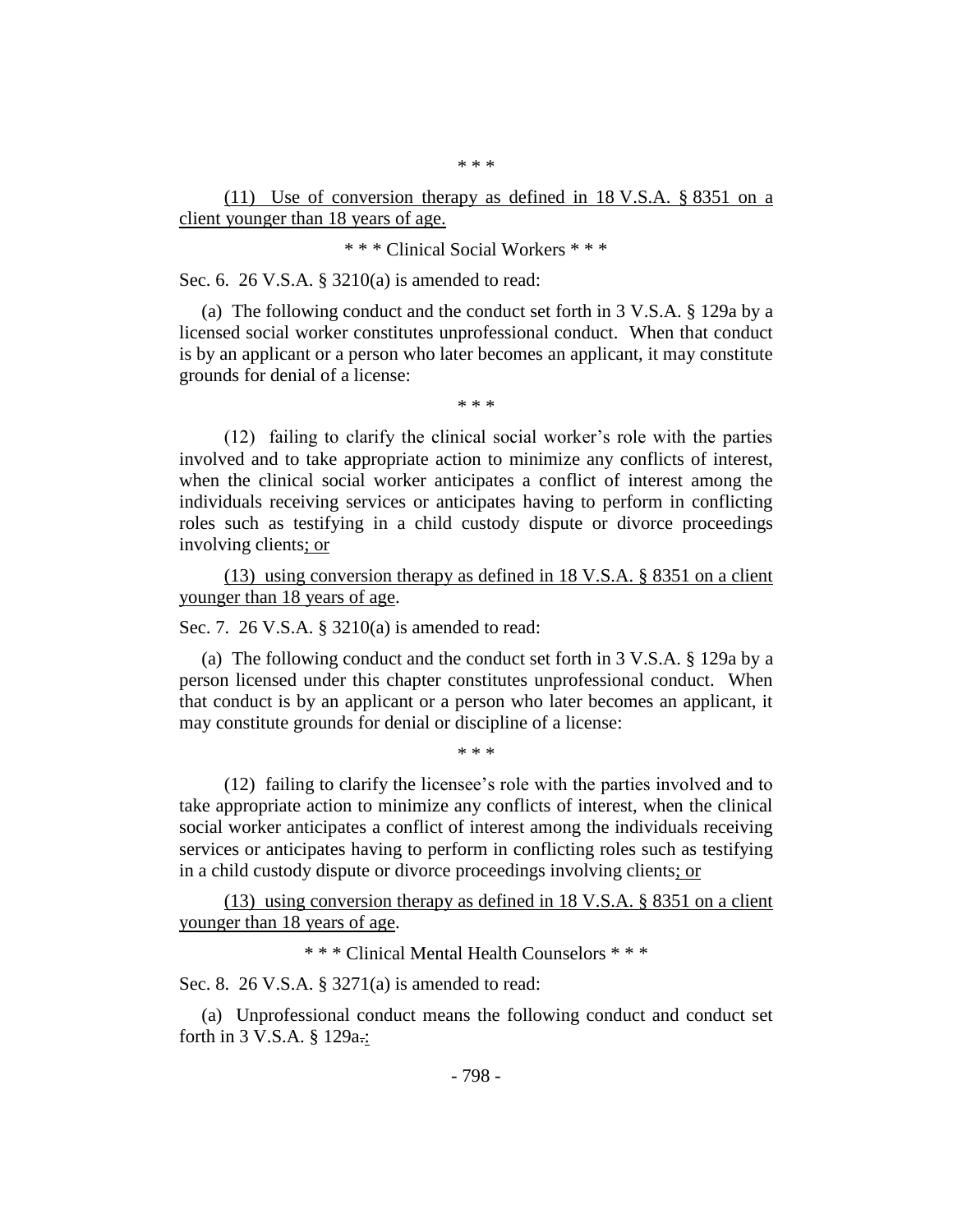(7) independently practicing outside or beyond a clinical mental health counselor's area of training, experience or competence without appropriate supervision; or

(8) using conversion therapy as defined in 18 V.S.A. § 8351 on a client younger than 18 years of age.

\* \* \* Marriage and Family Therapists \* \* \*

Sec. 9. 26 V.S.A. § 4042(a) is amended to read:

(a) Unprofessional conduct means the following conduct and the conduct set forth in 3 V.S.A. § 129a:

\* \* \*

(7) Using conversion therapy as defined in 18 V.S.A. § 8351 on a client younger than 18 years of age.

\* \* \* Psychoanalysts \* \* \*

Sec. 10. 26 V.S.A. § 4062(a) is amended to read:

(a) Unprofessional conduct means the following conduct and the conduct set forth in 3 V.S.A. § 129a:

\* \* \*

(7) Using conversion therapy as defined in 18 V.S.A. § 8351 on a client younger than 18 years of age.

\* \* \* Naturopathic Physicians \* \* \*

Sec. 11. 26 V.S.A. § 4132(a) is amended to read:

(a) The following conduct and conduct set forth in 3 V.S.A. § 129a by a person licensed under this chapter or an applicant for licensure constitutes unprofessional conduct:

\* \* \*

(11) Using conversion therapy as defined in 18 V.S.A. § 8351 on a client younger than 18 years of age.

\* \* \* Effective Dates \* \* \*

## Sec. 12. EFFECTIVE DATES

This act shall take effect on July 1, 2016, except Sec. 7 shall take effect on July 1, 2017.

(Committee vote: 5-0-0)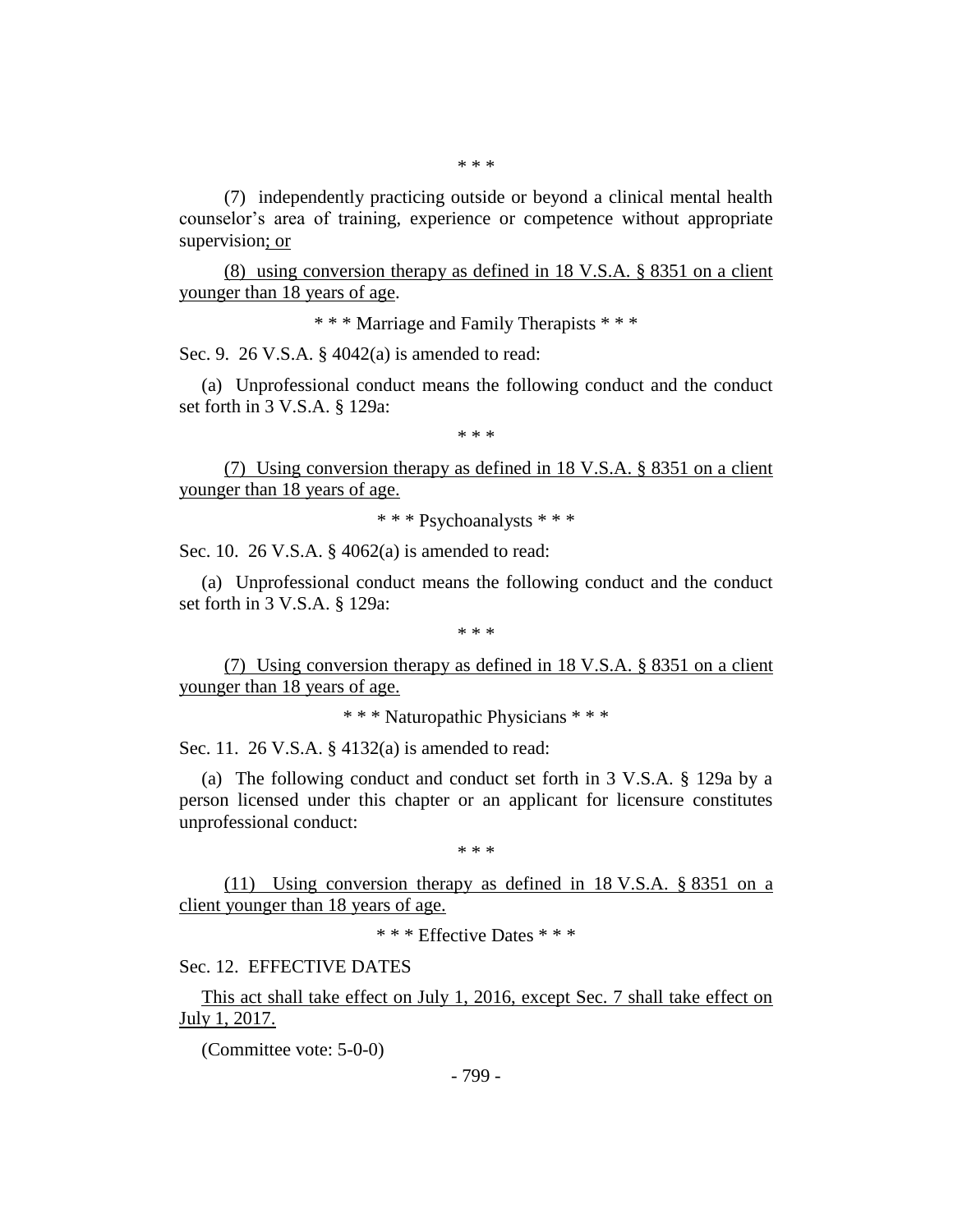An act relating to a model State policy for use of body cameras by law enforcement officers.

## **Reported favorably with recommendation of amendment by Senator Ashe for the Committee on Judiciary.**

The Committee recommends that the bill be amended by striking out all after the enacting clause and inserting in lieu thereof the following:

## Sec. 1. LAW ENFORCEMENT ADVISORY BOARD; MODEL STATE POLICY; BODY CAMERAS

(a)(1) On or before December 15, 2016, the Law Enforcement Advisory Board shall establish and report to the Senate and House Committees on Judiciary and on Government Operations a statewide policy for the use of body cameras by Vermont law enforcement officers.

(2) The report required by this subsection shall include a section addressing:

(A) any costs associated with establishing the statewide policy, including strategies for minimizing the costs of obtaining cameras and storing data; and

(B) potential grants available to alleviate the costs of establishing the statewide policy.

(b) The model policy required by this section shall include provisions regarding:

(1) when a law enforcement officer should wear a body camera;

(2) under what circumstances a law enforcement officer wearing a body camera should turn the camera on and off, and a requirement that the officer provide the reasons for doing so each time the camera is turned on and off;

(3) when a video recording made by a law enforcement officer's body camera should be exempt from disclosure under the Public Records Act as determined by 1 V.S.A. chapter 5, subchapter 3; and

(4) treatment of situations when a law enforcement officer's body camera malfunctions or is unavailable.

(c)(1) Except as provided in subdivision (2) of this subsection, on or before July 1, 2017, every State, local, county, and municipal law enforcement agency and every constable who is not employed by a law enforcement agency shall adopt a policy for the use of body cameras by law enforcement officers that at a minimum meets the requirements of the policy established by the Law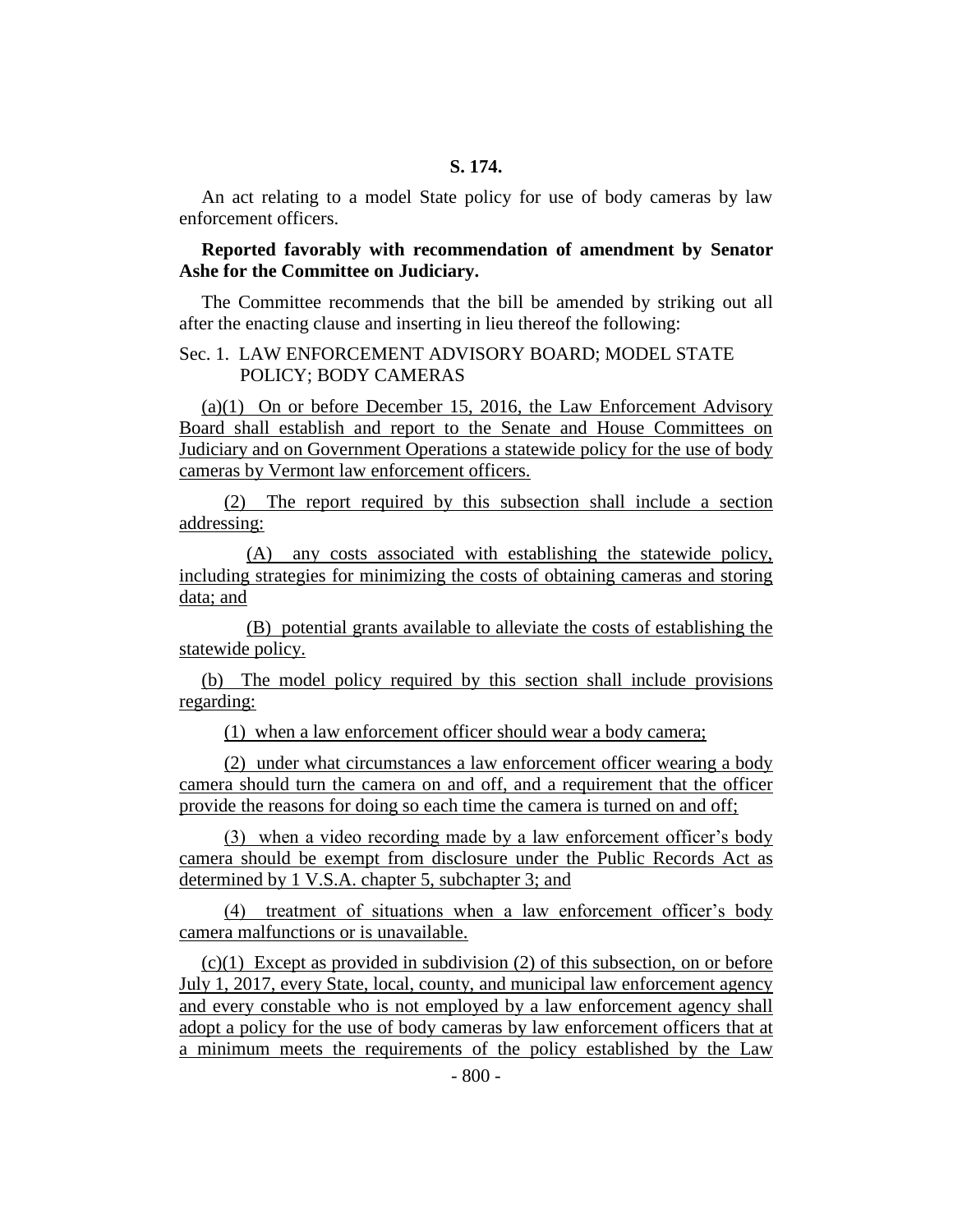Enforcement Advisory Board pursuant to subsection (a) of this section. If a law enforcement agency or officer that is required to adopt a policy pursuant to this subsection fails to do so on or before July 1, 2017, that agency or officer shall be deemed to have adopted, and shall follow and enforce, the model policy established by the Law Enforcement Advisory Board pursuant to subsection (a) of this section.

(2) A law enforcement agency or constable that does not use body cameras shall not be required to adopt a model policy under subdivision (1) of this subsection.

Sec. 2. EFFECTIVE DATE

This act shall take effect on passage.

(Committee vote: 5-0-0)

## **S. 176.**

An act relating to an income tax credit for home modifications required by a disability or physical hardship.

#### **Reported favorably with recommendation of amendment by Senator Sirotkin for the Committee on Finance.**

The Committee recommends that the bill be amended by striking out all after the enacting clause and inserting in lieu thereof the following:

Sec. 1. 20 V.S.A. § 2907 is amended to read:

#### § 2907. ACCESSIBILITY STANDARDS; RESIDENTIAL **CONSTRUCTION**

(a) For the purposes of As used in this chapter, "residential construction" means new construction of one family or multifamily dwellings. "Residential construction" shall not include a single family dwelling built by the owner for the personal occupancy of the owner and the owner's family, or the assembly or placement of residential construction that is prefabricated or manufactured out of state.

(b) Any residential construction shall be built to comply with all the following standards:

(1) At least one first floor exterior door that is at least 36 inches wide.

(2) First floor interior doors between rooms that are at least 34 inches wide or open doorways that are at least 32 inches wide with thresholds that are level, ramped, or beveled.

(3) Interior hallways that are level and at least 36 inches wide.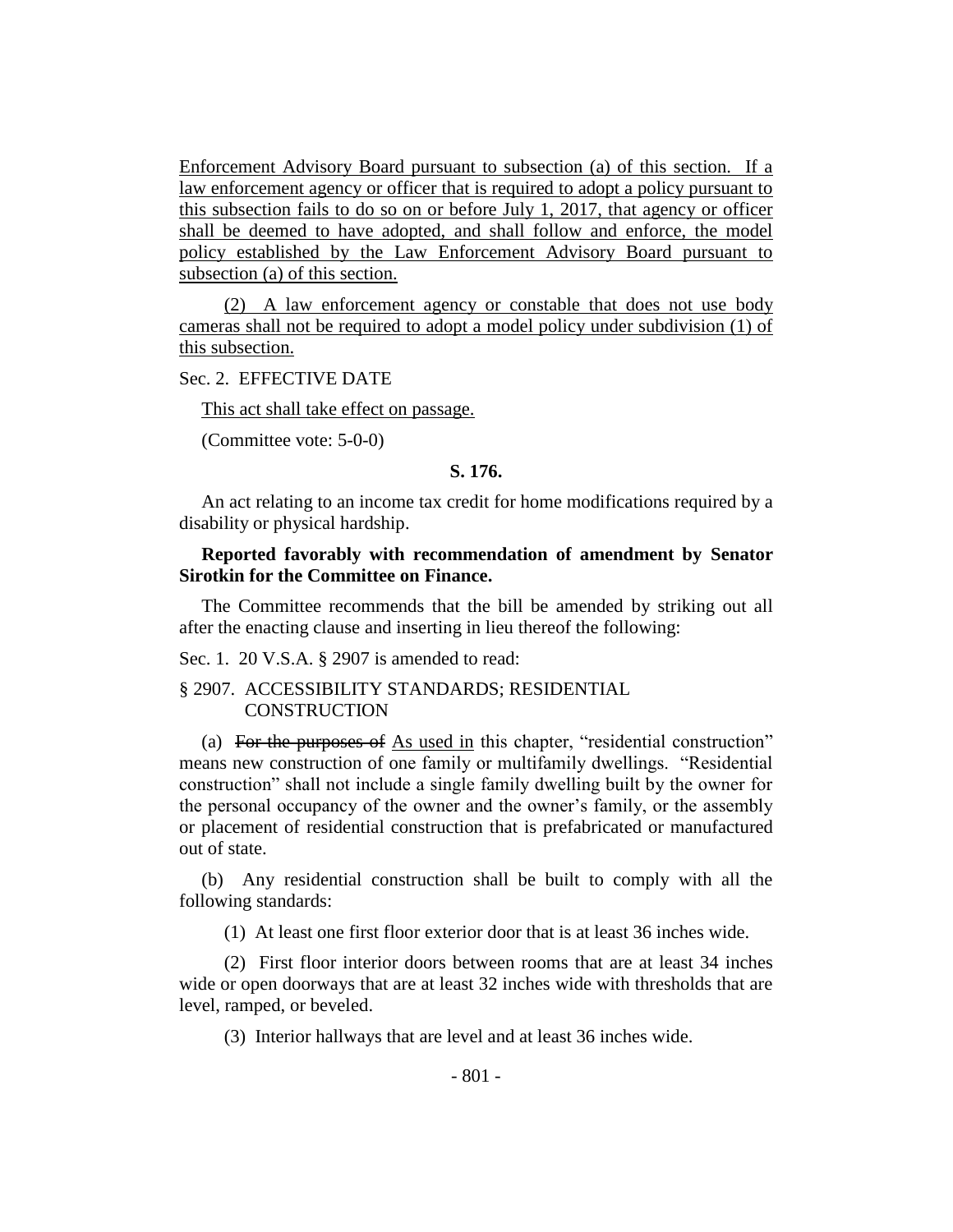(4) Environmental and utility controls and outlets that are located at heights that are in compliance with standards adopted by the Vermont access board Access Board.

(5) Bathroom walls that are reinforced to permit attachment of grab bars.

(c) A violation of this section shall neither affect marketability nor create a defect in title of the residential construction.

(d) Prior to the sale of residential construction, a seller shall provide written disclosure to a prospective buyer detailing whether the residential construction is in compliance with the standards described in subsection (b) of this section. Disclosure shall be made on a form and in a manner prescribed by the Access Board.

## Sec. 2. EFFECTIVE DATE

This act shall take effect on passage.

And that after passage the title of the bill be amended to read: "An act relating to disclosure of compliance with accessibility standards in the sale of residential construction"

(Committee vote: 7-0-0)

#### **S. 215.**

An act relating to the regulation of vision insurance plans.

#### **Reported favorably with recommendation of amendment by Senator Mullin for the Committee on Finance.**

The Committee recommends that the bill be amended by striking out all after the enacting clause and inserting in lieu thereof the following:

Sec. 1. 8 V.S.A. § 4088j is amended to read:

§ 4088j. CHOICE OF PROVIDERS FOR VISION CARE AND MEDICAL EYE CARE SERVICES

\* \* \*

(e)(1) An agreement between a health insurer or an entity that writes vision insurance and an optometrist or ophthalmologist for the provision of vision services to plan members or subscribers in connection with coverage under a stand-alone vision care plan or other health insurance plan shall not require that an optometrist or ophthalmologist provide services or materials at a fee limited or set by the plan or insurer unless the services or materials are reimbursed as covered services under the contract.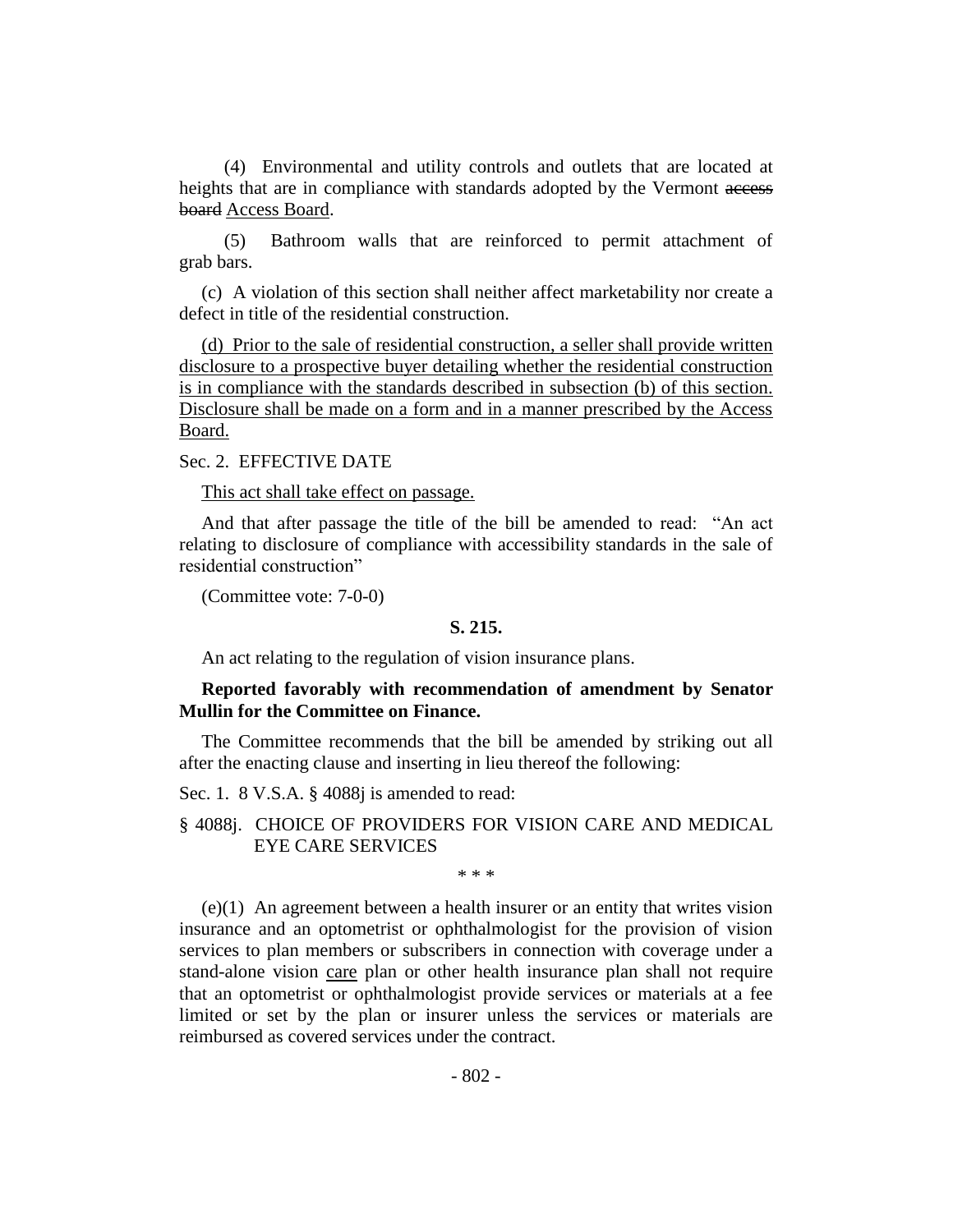(2) An optometrist or ophthalmologist shall not charge more for services and materials that are noncovered services under a vision care plan than his or her usual and customary rate for those services and materials.

(3) Reimbursement paid by a vision care plan for covered services and materials shall be reasonable and shall not provide nominal reimbursement in order to claim that services and materials are covered services.

(4) A vision care plan shall not limit an optometrist's or ophthalmologist's choice of or relationship with optical laboratories or sources and suppliers of services or materials if the source, supplier, or laboratory selected by the optometrist or ophthalmologist offers the services or materials at a lower cost to the consumer than the source, supplier, or laboratory selected by the vision care plan.

(f) The Department of Financial Regulation shall enforce the provisions of this section.

(g) As used in this section:

(1) "Covered services" means services and materials for which reimbursement from a vision care plan or other health insurance plan is provided by a member's or subscriber's plan contract, or for which a reimbursement would be available but for application of the deductible, co-payment, or coinsurance requirements under the member's or subscriber's health insurance plan.

(2) "Health insurance plan" means any health insurance policy or health benefit plan offered by a health insurer or a subcontractor of a health insurer, as well as Medicaid and any other public health care assistance program offered or administered by the State or by any subdivision or instrumentality of the State. The term includes vision care plans but does not include policies or plans providing coverage for a specified disease or other limited benefit coverage.

\* \* \*

(7) "Vision care plan" means an integrated or stand-alone plan, policy, or contract providing vision benefits to enrollees with respect to covered services or covered materials, or both.

Sec. 2. EFFECTIVE DATE

This act shall take effect on July 1, 2016.

(Committee vote: 5-2-0)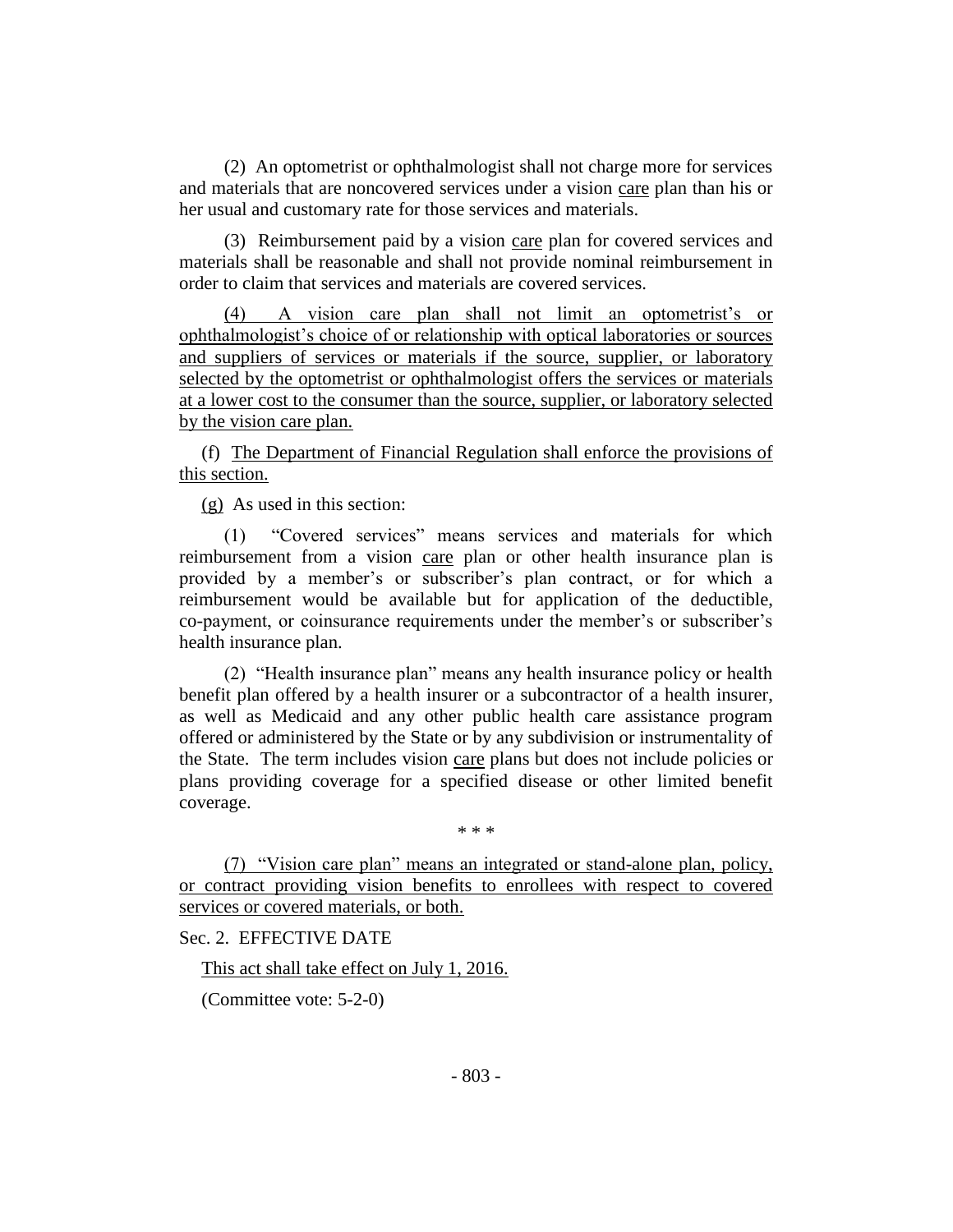An act relating to prescription drug formularies.

#### **Reported favorably with recommendation of amendment by Senator Sirotkin for the Committee on Finance.**

The Committee recommends that the bill be amended by striking out all after the enacting clause and inserting in lieu thereof the following:

#### Sec. 1. PRESCRIPTION DRUG FORMULARIES; RULEMAKING

On or before January 1, 2017, the Commissioner of Financial Regulation shall adopt rules pursuant to 3 V.S.A. chapter 25 to require all health insurers that offer health benefit plans to Vermont residents through the Vermont Health Benefit Exchange to provide information to enrollees, potential enrollees, and health care providers about the plans' prescription drug formularies. The rules shall ensure that the formulary is posted online in a standard format established by the Department of Financial Regulation; that the formulary is updated frequently and is searchable by enrollees, potential enrollees, and health care providers; and that it includes information about the prescription drugs covered, applicable cost-sharing amounts, drug tiers, prior authorization, step therapy, and utilization management requirements.

Sec. 2. 33 V.S.A. § 2011 is added to read:

#### § 2011. 340B DRUG PRICING; REIMBURSEMENT FORMULA

The Department of Vermont Health Access shall use the same dispensing fee in its reimbursement formula for 340B prescription drugs as the Department uses to pay for non-340B prescription drugs under the Medicaid program.

#### Sec. 3. 340B REIMBURSEMENT; REPORT

The Department of Vermont Health Access shall determine the formula used by other states' Medicaid programs to reimburse covered entities that use 340B pricing for dispensing prescription drugs to Medicaid beneficiaries. On or before January 15, 2017, the Department shall report to the House Committees on Health Care and the Senate Committees on Health and Welfare and on Finance regarding its findings, its recommendations for modifications to Vermont's 340B reimbursement formula, if any, and the financial implications of implementing any recommended modification.

Sec. 4. 18 V.S.A. § 4631a(b) is amended to read:

(b)(1) It is unlawful for any manufacturer of a prescribed product or any wholesale distributor of medical devices, or any agent thereof, to offer or give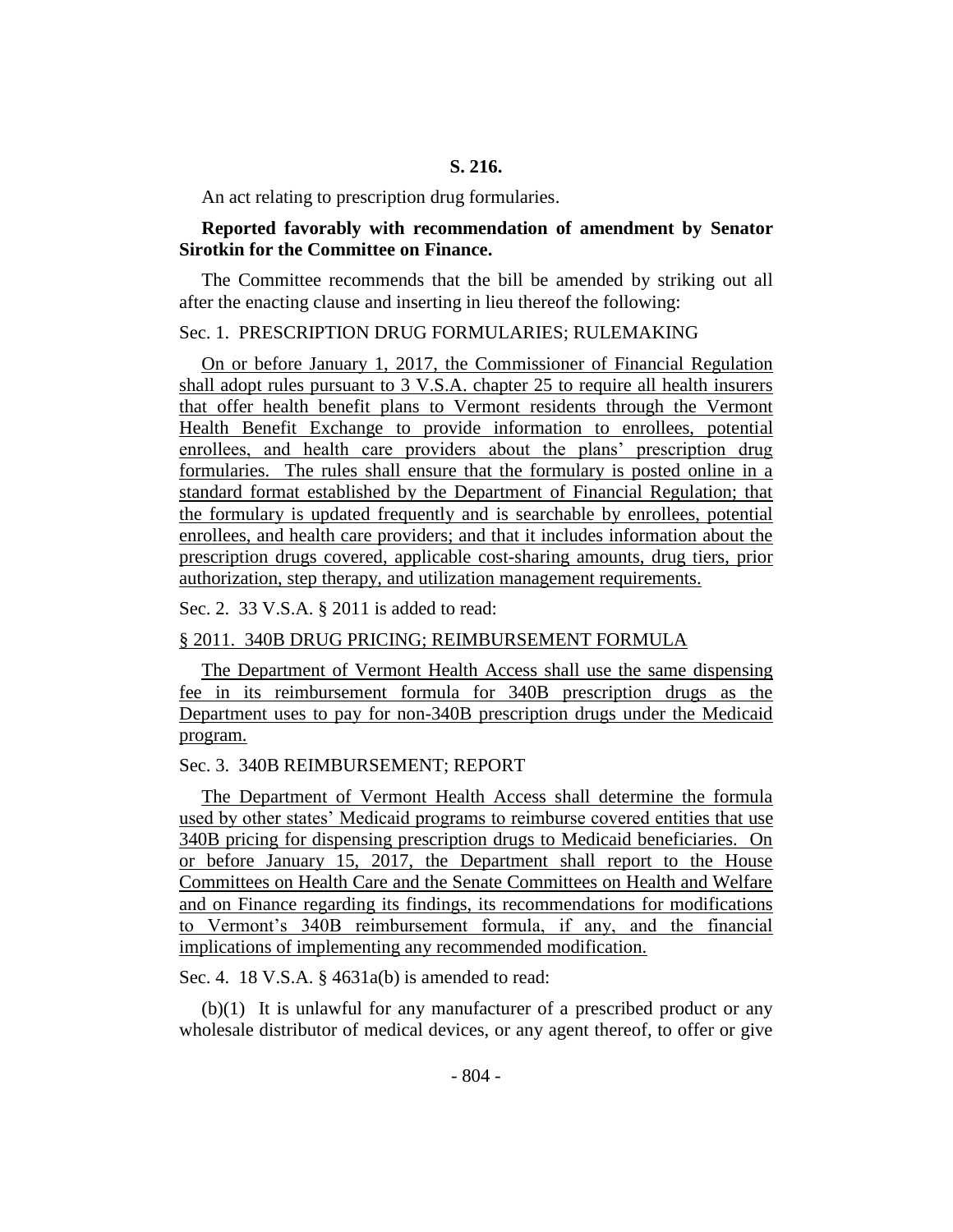any gift to a health care provider or to a member of the Green Mountain Care Board established in chapter 220 of this title.

(2) The prohibition set forth in subdivision (1) of this subsection shall not apply to any of the following:

\* \* \*

 $(K)$  The provision of coffee or other, snacks, or other refreshments at a booth at a conference or seminar.

Sec. 5. EFFECTIVE DATE

This act shall take effect on passage.

(Committee vote: 6-1-0)

#### **S. 220.**

An act relating to the public financing of campaigns.

## **Reported favorably with recommendation of amendment by Senator Pollina for the Committee on Government Operations.**

The Committee recommends that the bill be amended by striking out all after the enacting clause and inserting in lieu thereof the following:

Sec. 1. 17 V.S.A. § 2981 is amended to read:

#### § 2981. DEFINITIONS

As used in this subchapter:

\* \* \*

(4) "Vermont campaign finance qualification period" means one of the period beginning February 15 of each even-numbered year and ending on the date on which primary petitions must be filed under section 2356 of this title following periods within which a candidate who intends to seek Vermont campaign finance grants shall be required to obtain qualifying contributions, as chosen by the candidate:

(A) The period beginning October 1 of the odd-numbered year and ending on January 15 of the even-numbered year.

(B) The period beginning November 1 of the odd-numbered year and ending on February 15 of the even-numbered year.

(C) The period beginning December 1 of the odd-numbered year and ending on March 15 of the even-numbered year.

(D) The period beginning January 1 of the even-numbered year and ending on April 15 of the even-numbered year.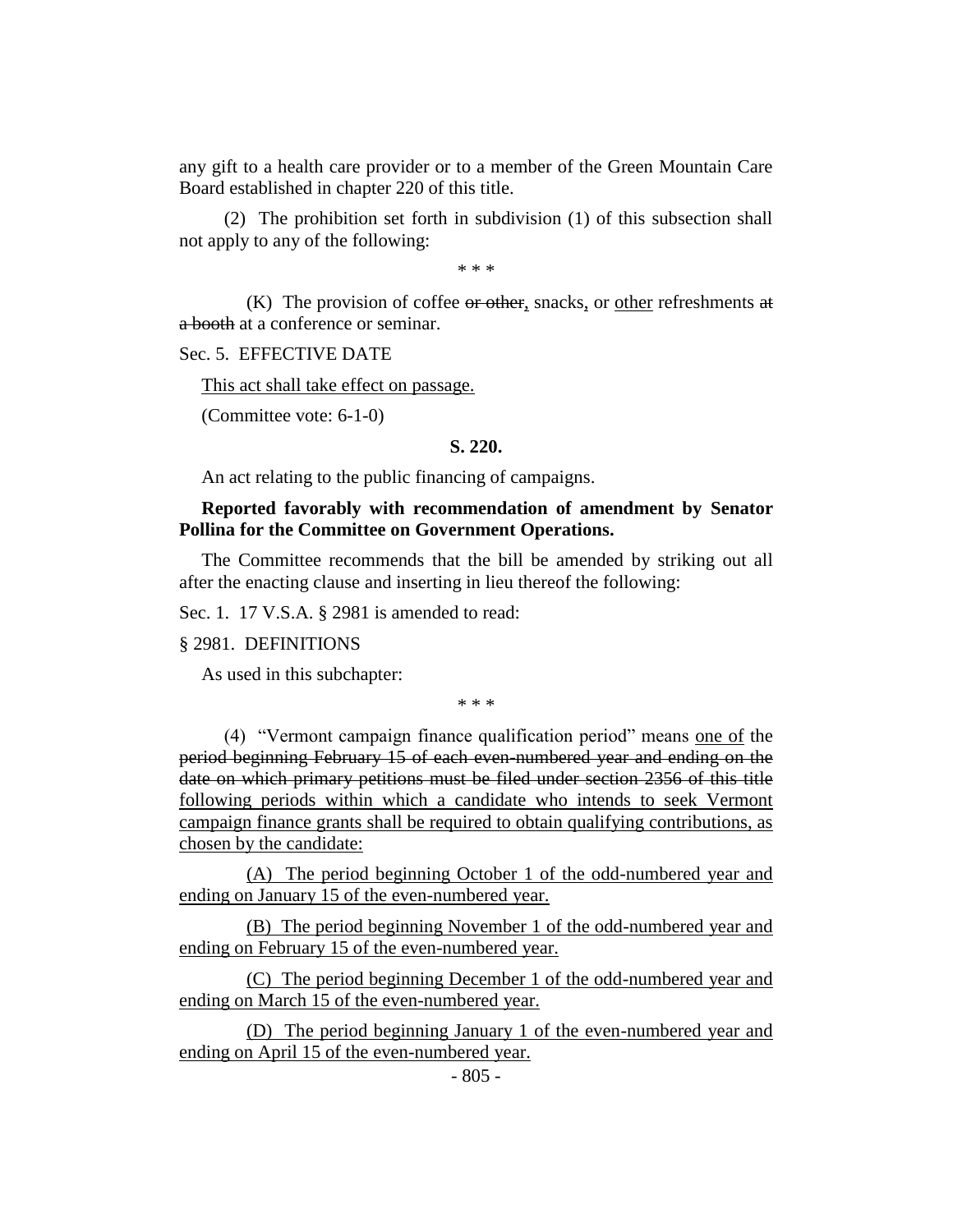(E) The period beginning February 1 of the even-numbered year and ending on May 15 of the even-numbered year.

Sec. 2. 17 V.S.A. § 2982 is amended to read:

## § 2982. FILING OF VERMONT CAMPAIGN FINANCE DECLARATION AND AFFIDAVIT

(a) A candidate for the office of Governor or Lieutenant Governor who intends to seek Vermont campaign finance grants from the Secretary of State Services Fund shall file:

(1) a declaration of his or her chosen Vermont campaign finance qualification period on or before the date on which that chosen period begins; and

(2) a Vermont campaign finance affidavit on or before the date on  $\Theta$ before which primary petitions must be filed, whether the candidate seeks to enter a party primary or is an independent candidate which his or her chosen Vermont campaign finance qualification period ends.

(b) The Secretary of State shall prepare a the Vermont campaign finance declaration and affidavit form forms described in this section, informational materials on procedures and financial requirements, and notification of the penalties for violation of this subchapter.

(c)(1) The Vermont campaign finance affidavit shall set forth the conditions of receiving grants under this subchapter and provide space for the candidate to agree that he or she will abide by such conditions and all expenditure and contribution limitations, reporting requirements, and other provisions of this chapter.

(3) The affidavit shall also contain a list of all the candidate's qualifying contributions together with the name and town of residence of the contributor and the date each contribution was made.

\* \* \*

\* \* \*

Sec. 3. 17 V.S.A. § 2983 is amended to read:

#### § 2983. VERMONT CAMPAIGN FINANCE GRANTS; CONDITIONS

(a) A person shall not be eligible for Vermont campaign finance grants if.

(1) prior to February 15 of the general election year during any two-year general election cycle his or her chosen Vermont campaign finance qualification period, he or she becomes a candidate by announcing that he or she seeks an elected position as Governor or Lieutenant Governor or by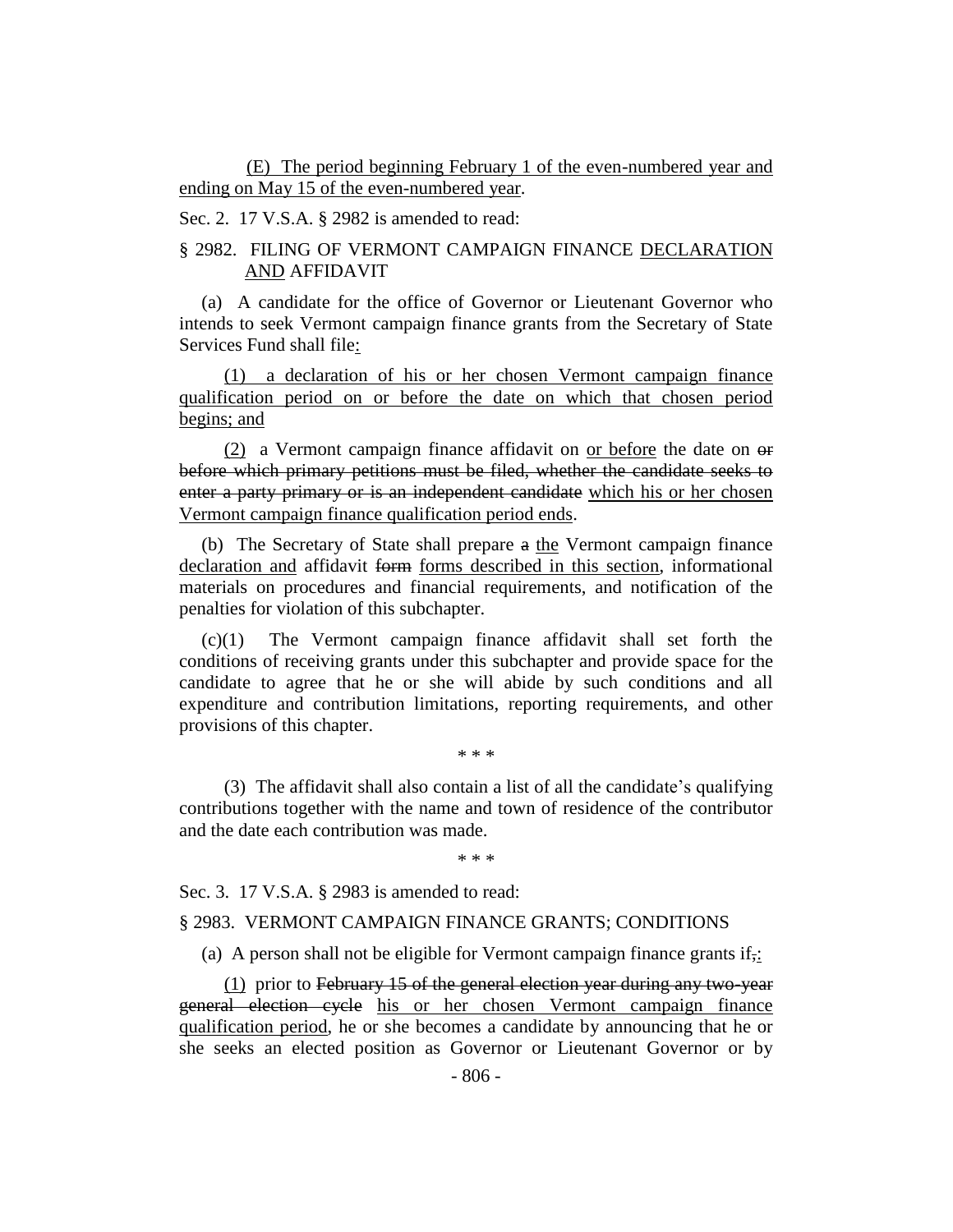accepting contributions totaling \$2,000.00 or more or by making expenditures totaling \$2,000.00 or more; or

(2) except for the contributions permitted under subdivision (1) of this subsection, prior to accepting any Vermont campaign finance grant, he or she solicits or accepts any contributions, other than qualifying contributions.

(b) A candidate who accepts Vermont campaign finance grants shall:

 $(1)(A)$  not Not solicit, accept, or expend any contributions except qualifying contributions, Vermont campaign finance grants, and contributions authorized under section 2985 of this chapter, which contributions may be solicited, accepted, or expended only in accordance with the provisions of this subchapter;

(B) For the purposes of this subdivision (1), notwithstanding the provisions of subdivision  $2944(c)(1)$  of this chapter, an expenditure described in that subdivision that is made by a political party that is associated with the candidate shall not be presumed to be a related expenditure made on behalf of the candidate.

(2) deposit Deposit all qualifying contributions, Vermont campaign finance grants, and any contributions accepted in accordance with the provisions of section 2985 of this chapter in a federally insured noninterest-bearing checking account; and.

(3) not Not later than 40 days after the general election, deposit in the Secretary of State Services Fund, after all permissible expenditures have been paid, the balance of any amounts remaining in the account established under subdivision (2) of this subsection.

Sec. 4. 17 V.S.A. § 2984 is amended to read:

## § 2984. QUALIFYING CONTRIBUTIONS

(a) In order to qualify for Vermont campaign finance grants, a candidate for the office of Governor or Lieutenant Governor shall obtain during the his or her chosen Vermont campaign finance qualification period the following amount and number of qualifying contributions for the office being sought:

(1) for Governor, a total amount of no less than \$35,000.00 collected from no fewer than 1,500 qualified individual contributors making a contribution of no more than \$50.00 each; or

(2) for Lieutenant Governor, a total amount of no less than \$17,500.00 collected from no fewer than 750 qualified individual contributors making a contribution of no more than \$50.00 each.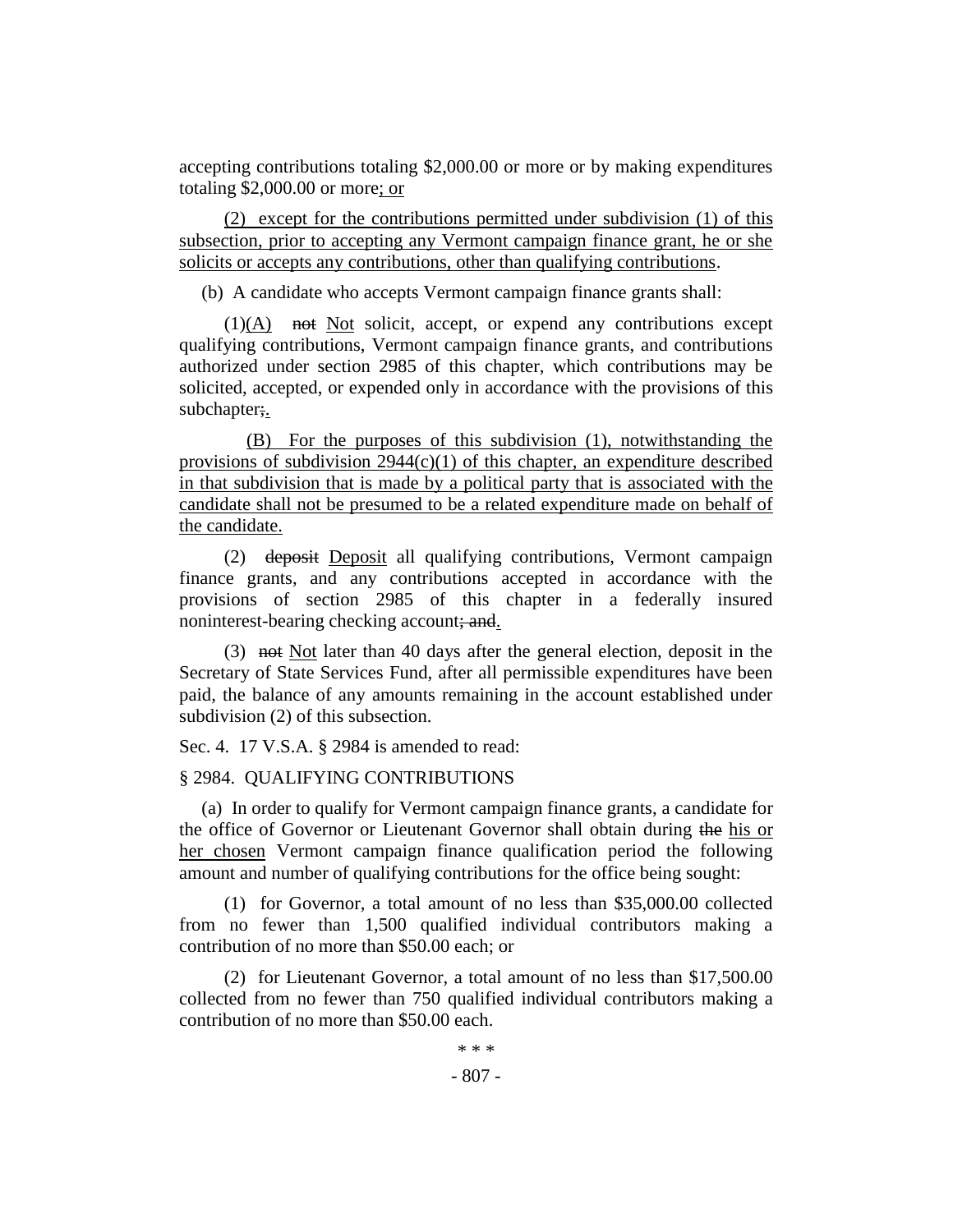#### Sec. 5. EFFECTIVE DATE

This act shall take effect on January 1, 2017.

(Committee vote: 5-0-0)

**S. 224.**

An act relating to warranty obligations of equipment dealers and suppliers.

## **Reported favorably with recommendation of amendment by Senator Cummings for the Committee on Economic Development, Housing & General Affairs.**

The Committee recommends that the bill be amended by striking out all after the enacting clause and inserting in lieu thereof the following:

## Sec. 1. FINDINGS AND INTENT

(a) The General Assembly finds:

(1) Vermont has long relied on economic activity relating to working farms and forestland in the State. These working lands, and the people who work the land, are part of the State's cultural and ecological heritage, and Vermont has made major policy and budget commitments in recent years in support of working lands enterprises. Farm and forest enterprises need a robust system of infrastructure to support their economic and ecological activities, and that infrastructure requires a strong economic base consisting of dealers, manufacturers, and repair facilities. Initiatives to help strengthen farm and forest working land infrastructure are in the best interest of the State.

(2) Snowmobiles and all-terrain vehicles have a significant economic impact in the State, including the distribution and sale of these vehicles, use by residents, ski areas, and emergency responders, as well as tourists that come to enjoy riding snowmobiles and all-terrain vehicles in Vermont. It is in the best interest of the State to ensure that Vermont consumers who want to purchase snowmobiles and all-terrain vehicles have access to a competitive marketplace and a strong network of dealers, suppliers, and repair facilities in the State.

(3) The distribution and sale of equipment, snowmobiles, and all-terrain vehicles within this State vitally affects the general economy of the State and the public interest and the public welfare, and in order to promote the public interest and the public welfare, and in the exercise of its police power, it is necessary to regulate equipment, snowmobile, and all-terrain vehicle suppliers and their representatives, and to regulate dealer agreements issued by suppliers who are doing business in this State, in order to protect and preserve the investments and properties of the citizens of this State.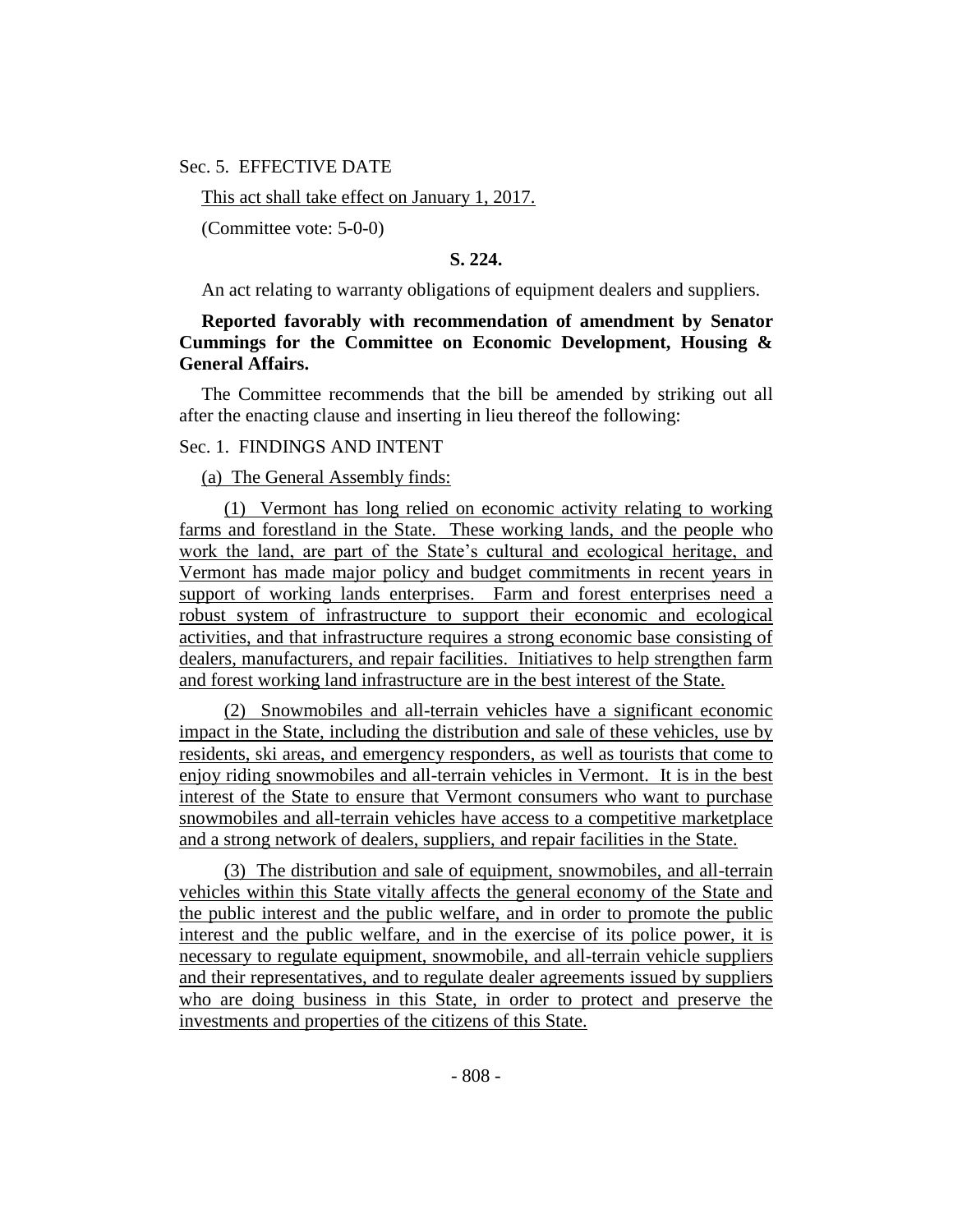(4) There continues to exist an inequality of bargaining power between equipment, snowmobile, and all-terrain vehicle suppliers and the independent dealer network. This inequality of bargaining power enables equipment, snowmobile, and all-terrain vehicle suppliers to compel dealers to execute dealer agreements, related contracts, and addenda that contain terms and conditions that would not routinely be agreed to by the equipment, snowmobile, and all-terrain vehicle dealer if this inequality did not exist. It therefore is in the public interest to enact legislation to prevent unfair or arbitrary treatment of equipment, snowmobile, and all-terrain vehicle dealers by equipment, snowmobile, and all-terrain vehicle suppliers. It is also in the public interest that Vermont consumers, municipalities, businesses, and others that purchase equipment, snowmobiles, and all-terrain vehicles in Vermont have access to a robust independent dealer network to obtain competitive prices when purchasing these items and to obtain warranty, recall, or other repair work.

(b) It is the intent of the General Assembly that this act be liberally construed in order to achieve its purposes.

Sec. 2. 9 V.S.A. chapter 107 is amended to read:

# CHAPTER 107. EQUIPMENT AND MACHINERY DEALERSHIPS § 4071. DEFINITIONS

As used in this chapter:

(1) "Current net price" means the price listed in the supplier's price list or catalogue in effect at the time the dealer agreement is terminated, less any applicable discounts allowed.

 $(2)$ (A) "Dealer" means a person<del>, corporation, or partnership</del> primarily engaged in the business of retail sales of farm and utility tractors, farm implements, farm machinery, forestry equipment, industrial equipment, utility equipment, yard and garden equipment, attachments, accessories, and repair parts inventory. Provided however, "dealer" shall

(B) "Dealer" does not include a "single line dealer," a person primarily engaged in the retail sale and service of industrial, forestry, and construction equipment. "Single line dealer" means a person, partnership or corporation who:

 $(A)(i)$  has purchased 75 percent or more of the dealer's total new product his or her new inventory from a single supplier; and

 $(B)(ii)$  has a total annual average sales volume for the previous three years in excess of \$15 \$100 million for the entire territory for which the dealer is responsible.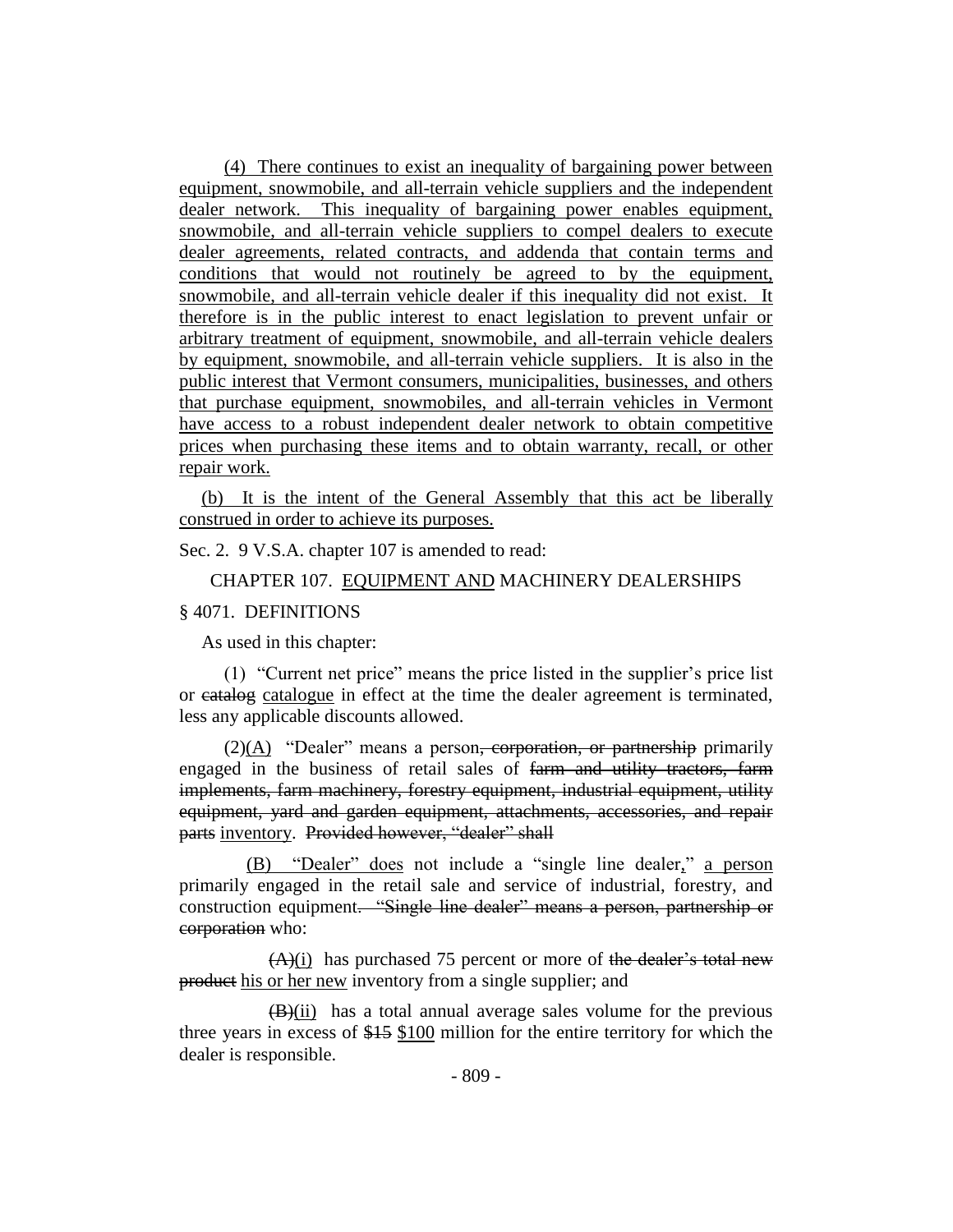(3) "Dealer agreement" means a written or oral contract or agreement between a dealer and a wholesaler, manufacturer, or distributor supplier by which the supplier gives the dealer is granted the right to sell or distribute goods or services or to use a trade name, trademark, service mark, logotype, or advertising or other commercial symbol.

(4) "Inventory" means farm, utility, forestry, or industrial equipment, implements, machinery, yard and garden equipment, attachments, or repair parts. These terms do not include heavy construction equipment.

(A) "Inventory" means:

(i) farm, utility, forestry, yard and garden, or industrial:

(I) tractors;

(II) equipment;

(III) implements;

(IV) machinery;

(V) attachments;

(VI) accessories; and

(VII) repair parts;

(ii) snowmobiles, as defined in  $23 \text{ V.S.A. }$  §  $3201(5)$ ; and

(iii) all-terrain vehicles, as defined in  $23 \text{ V.S.A.}$   $\S 3801(1)$ .

(B) "Inventory" does not include heavy construction equipment.

(5) "Net cost" means the price the dealer paid the supplier for the inventory, less all applicable discounts allowed, plus the amount the dealer paid for freight costs from the supplier's location to the dealer's location. In the event of termination of a dealer agreement by the supplier, "net cost" shall include the reasonable cost of assembly or disassembly performed by a dealer.

(6) "Supplier" means a wholesaler, manufacturer, or distributor of inventory as defined in this chapter who enters into a dealer agreement with a dealer.

(7) "Termination" of a dealer agreement means the cancellation, nonrenewal, or noncontinuance of the agreement.

#### § 4072. NOTICE OF TERMINATION OF DEALER AGREEMENTS

(a) Notwithstanding any agreement to the contrary, prior to the termination of a dealer agreement, a supplier shall notify the dealer of the termination not less than 120 days prior to the effective date of the termination. No supplier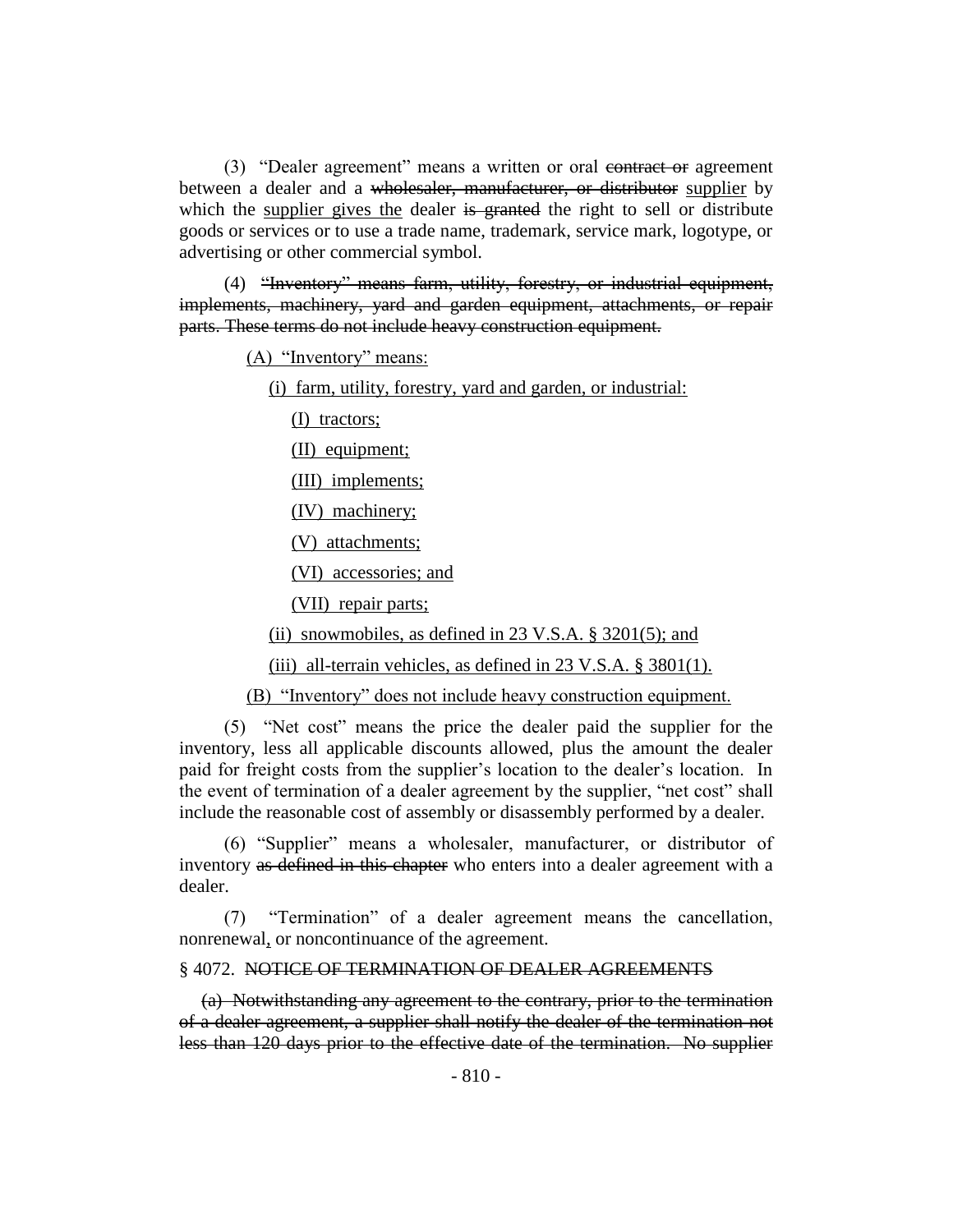may terminate, cancel, or fail to renew a dealership agreement without cause. "Cause" means failure by an equipment dealer to comply with the requirements imposed upon the equipment dealer by the dealer agreement, provided the requirements are not substantially different from those requirements imposed upon other similarly situated equipment dealers in this State.

(b) The supplier may immediately terminate the agreement at any time upon the occurrence of any of the following events which in addition to the above definition of cause, are also cause for termination, cancellation, or failure to renew a dealership agreement:

(1) the filing of a petition for bankruptcy or for receivership either by or against the dealer;

(2) the making by the dealer of an intentional and material misrepresentation as to the dealer's financial status;

(3) any default by the dealer under a chattel mortgage or other security agreement between the dealer and the supplier;

(4) the commencement of voluntary or involuntary dissolution or liquidation of the dealer if the dealer is a partnership or corporation;

(5) a change or additions in location of the dealer's place of business as provided in the agreement without the prior written approval of the supplier; or

(6) withdrawal of an individual proprietor, partner, major shareholder, the involuntary termination of the manager of the dealership, or a substantial reduction in the interest of a partner or major shareholder without the prior written consent of the supplier.

(c) Unless there is an agreement to the contrary, a dealer who intends to terminate a dealer agreement with a supplier shall notify the supplier of that intent not less than 120 days prior to the effective date of termination.

(d) Notification required by this section shall be in writing and shall be made by certified mail or by personal delivery and shall contain:

(1) a statement of intention to terminate the dealer agreement;

(2) a statement of the reasons for the termination; and

(3) the date on which the termination shall be effective.

## TERMINATION OF DEALER AGREEMENT

(a) Requirements for notice.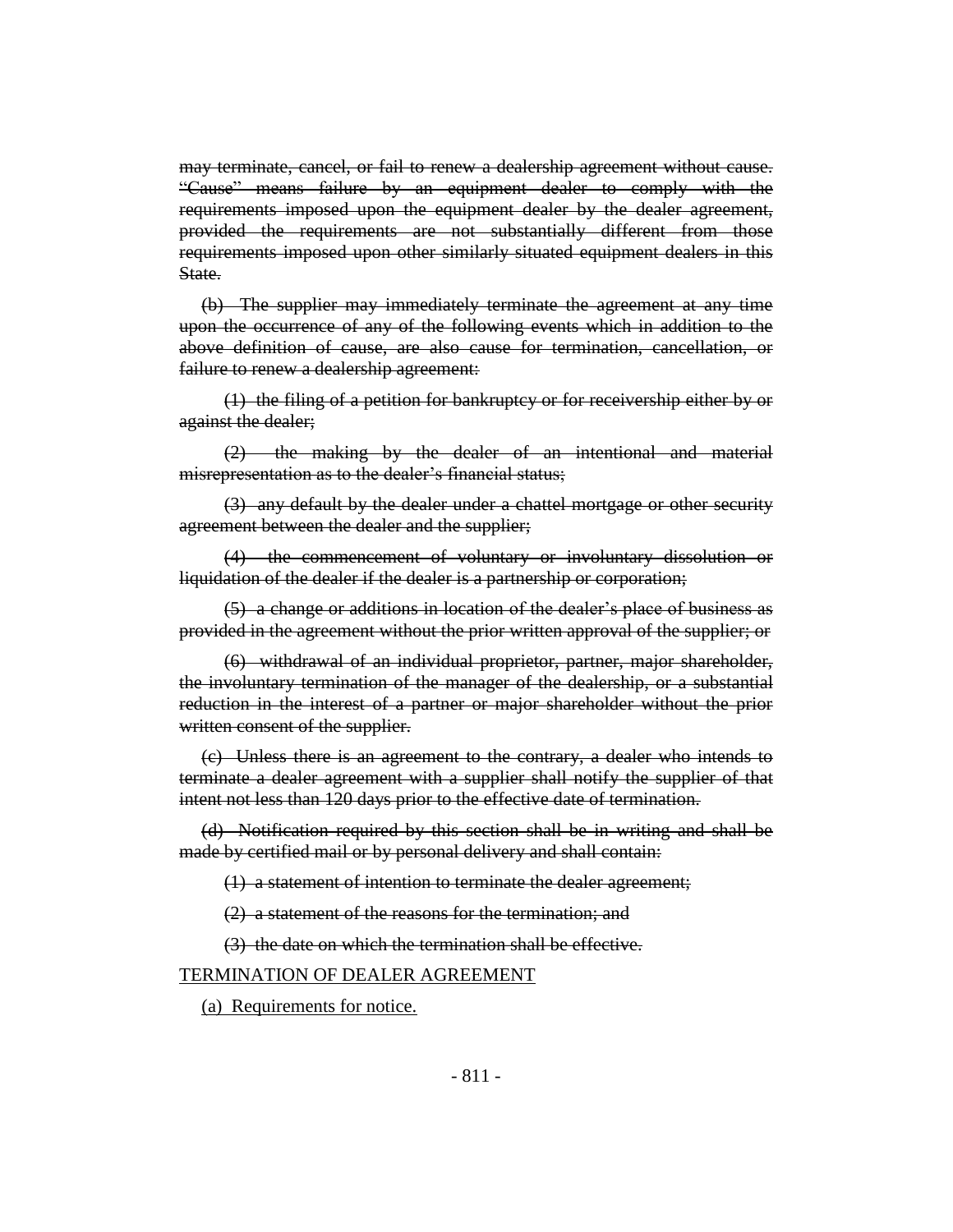(1) A person shall provide a notice required in this section by certified mail or by personal delivery.

(2) A notice shall be in writing and shall include:

(A) a statement of intent to terminate the dealer agreement;

(B) a statement of the reasons for the termination, including specific reference to one or more requirements of the dealer agreement that serve as the basis for termination, if applicable; and

(C) the effective date of termination.

(b) Termination by a supplier for cause.

(1) In this subsection, "cause" means the failure of a dealer to meet one or more requirements of a dealer agreement, provided that the requirement is reasonable, justifiable, and substantially the same as requirements imposed on similarly situated dealers in this State.

(2) A supplier shall not terminate a dealer agreement except for cause.

(3) To terminate a dealer agreement for cause, a supplier shall deliver a notice of termination to the dealer at least 120 days before the effective date of termination.

(4) A dealer has 60 days from the date it receives a notice of termination to meet the requirements of the dealer agreement specified in the notice.

(5) If a dealer meets the requirements of the dealer agreement specified in the notice within the 60-day period, the dealer agreement does not terminate pursuant to the notice of termination.

(c) Termination by a supplier for failure to meet reasonable marketing or market penetration requirements.

(1) Notwithstanding subsection (b) of this section, a supplier shall not terminate a dealer agreement for failure to meet reasonable marketing or market penetration requirements except as provided in this subsection.

(2) A supplier shall deliver an initial notice of termination to the dealer at least 18 months before the effective date of termination.

(3) After providing an initial notice, the supplier shall work with the dealer in good faith to meet the reasonable marketing or market penetration requirements specified in the notice, including reasonable efforts to provide the dealer with adequate inventory and competitive marketing programs.

(4) If the dealer fails to meet reasonable marketing or market penetration requirements specified in the notice by the end of the 18-month period, the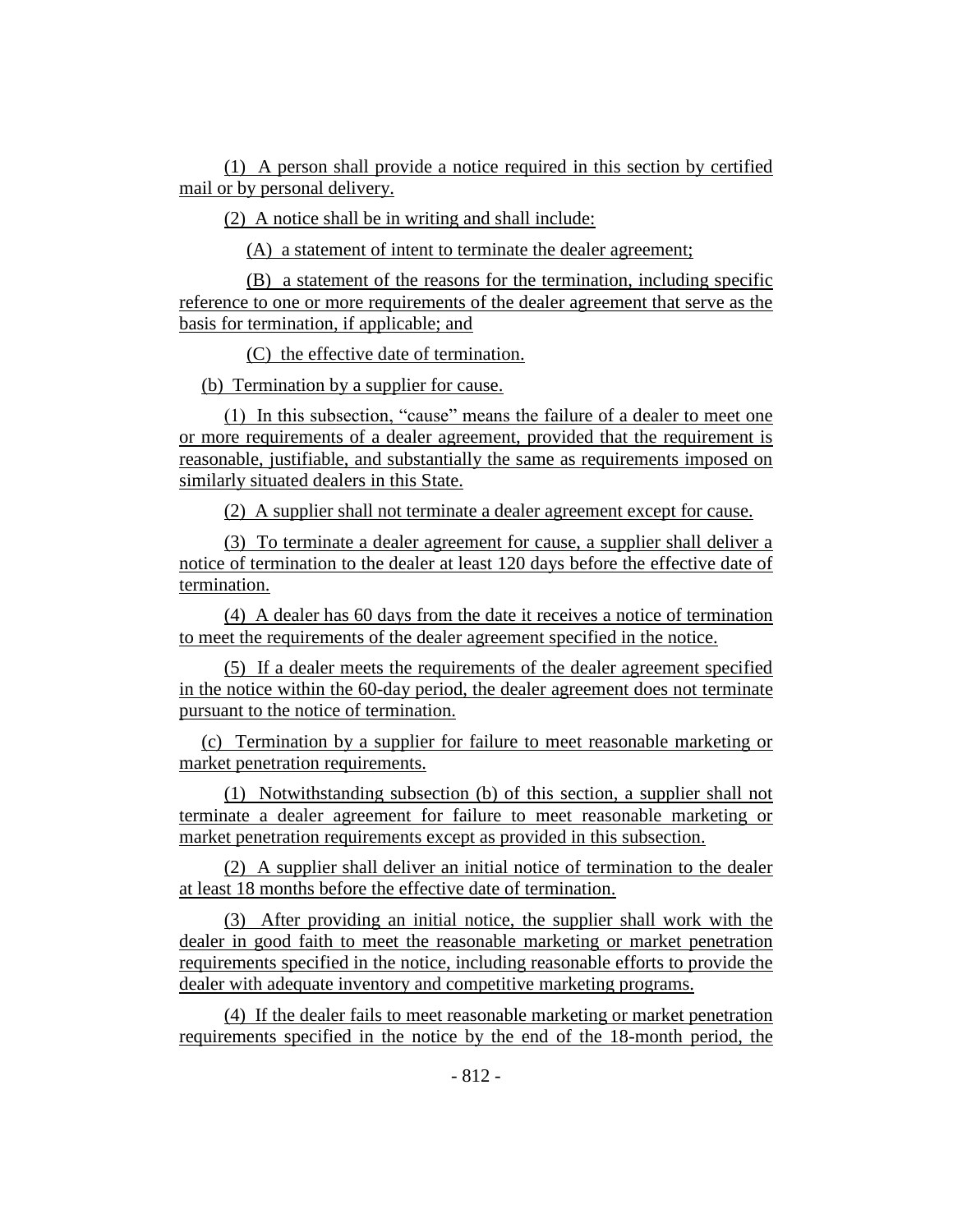supplier may terminate the dealer agreement by providing a final notice of termination.

(5) A dealer has 90 days from the date it receives a final notice of termination to meet the reasonable marketing or market penetration requirements specified in the notice.

(6) If a dealer meets the reasonable marketing or market penetration requirements specified in the notice within the 90-day period, the dealer agreement does not terminate pursuant to the final notice of termination.

(d) Termination by a supplier upon a specified event. A supplier may terminate a dealer agreement if one of the following events occurs:

(1) A person files a petition for bankruptcy or for receivership on behalf of or against the dealer.

(2) The dealer makes an intentional and material misrepresentation regarding his or her financial status.

(3) The dealer defaults on a chattel mortgage or other security agreement between the dealer and the supplier.

(4) A person commences the voluntary or involuntary dissolution or liquidation of a dealer organized as a business entity.

(5) Without the prior written consent of the supplier:

(A) The dealer changes the business location specified in the dealer agreement or adds an additional dealership of the supplier's same brand.

(B) An individual proprietor, partner, or major shareholder withdraws from, or substantially reduces his or her interest in, the dealer.

(C) The dealer terminates a manager of the dealer.

(e) Termination by a dealer. Unless a provision of a dealer agreement provides otherwise, a dealer may terminate the dealer agreement by providing a notice of termination to the supplier at least 120 days before the effective date of termination.

\* \* \*

## § 4074. REPURCHASE TERMS

(a)(1) Within 90 days from receipt of the written request of the dealer, a supplier under the duty to repurchase inventory pursuant to section 4073 of this title may examine any books or records of the dealer to verify the eligibility of any item for repurchase.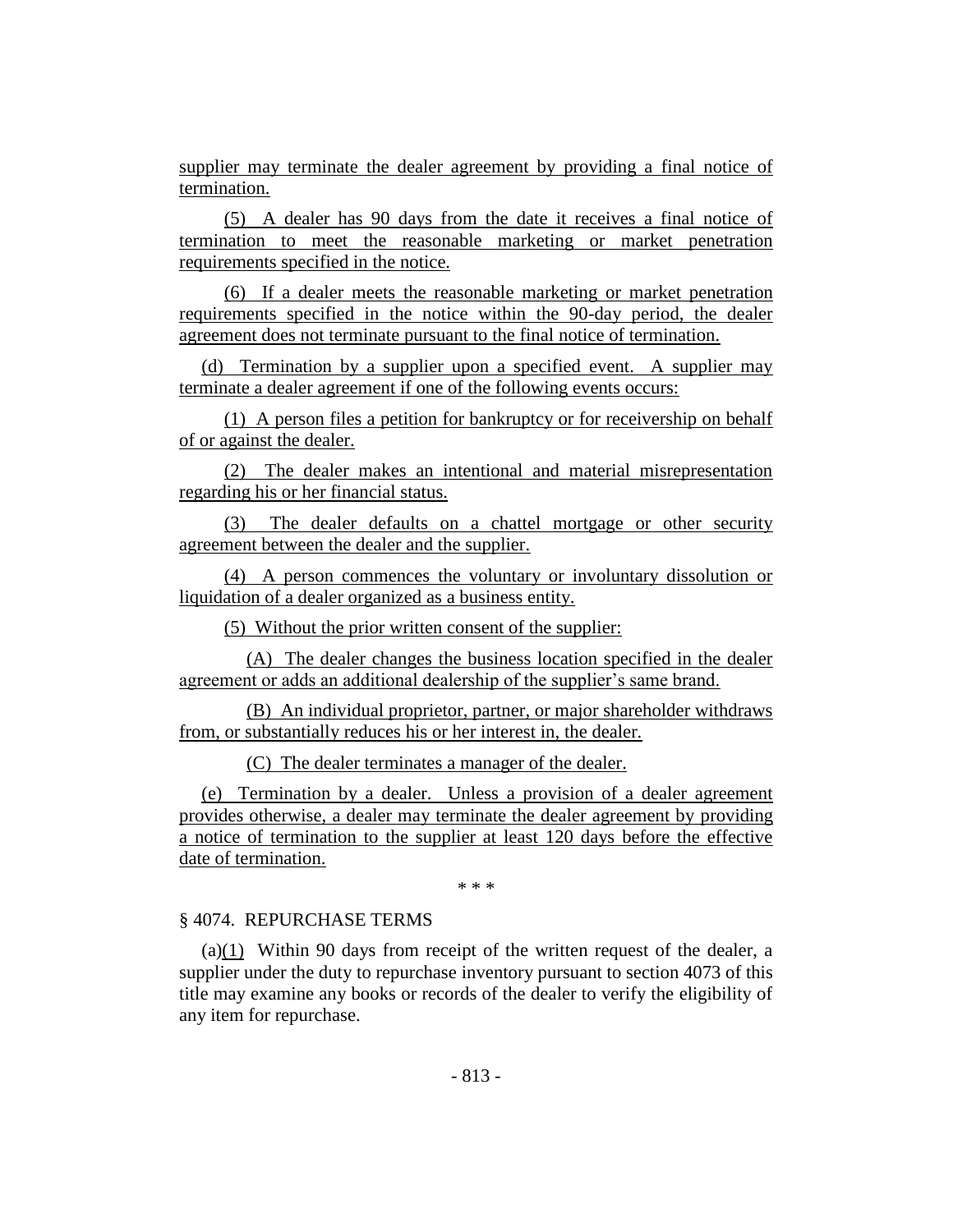(2) Except as otherwise provided in this chapter, the supplier shall repurchase from the dealer the following items that the dealer previously purchased from the supplier, or other qualified vendor approved by the supplier, that are in the possession of the dealer on the date of termination of the dealer agreement:

 $(A)$  all inventory previously purchased from the supplier in possession of the dealer on the date of termination of the dealer agreement; and

(B) required signage, special tools, books, manuals, supplies, data processing equipment, and software previously purchased from the supplier or other qualified vendor approved by the supplier in the possession of the dealer on the date of termination of the dealer agreement.

(b) The supplier shall pay the dealer:

(1) 100 percent of the net cost of all new and undamaged and complete farm and utility tractors, utility equipment, forestry equipment, industrial equipment, farm implements, farm machinery, yard and garden equipment, attachments, and accessories inventory, other than repair parts, purchased from the supplier within the 30-month period preceding the date of termination, less a reasonable allowance for deterioration attributable to weather conditions at the dealer's location.

(2) 90 percent of the current net prices of all new and undamaged repair parts.

(3) 85 percent of the current net prices of all new and undamaged superseded repair parts.

(4) 85 percent of the latest available published net price of all new and undamaged noncurrent repair parts.

(5) Either the fair market value, or assume the lease responsibilities of any specific data processing hardware that the supplier required the dealer to purchase to satisfy the reasonable requirements of the dealer agreement, including computer systems equipment and software required and approved by the supplier to communicate with the supplier.

(6) Repurchase at 75 percent of the net cost of specialized repair tools, signage, books and supplies previously purchased, pursuant to requirements of the supplier and held by the dealer on the date of termination. Specialized repair tools must be unique to the supplier's product line, must be no more than 10 years old, and must be complete and in usable condition.

(7) Repurchase at average Average as-is value shown in current industry guides, for dealer-owned rental fleet financed by the supplier or its finance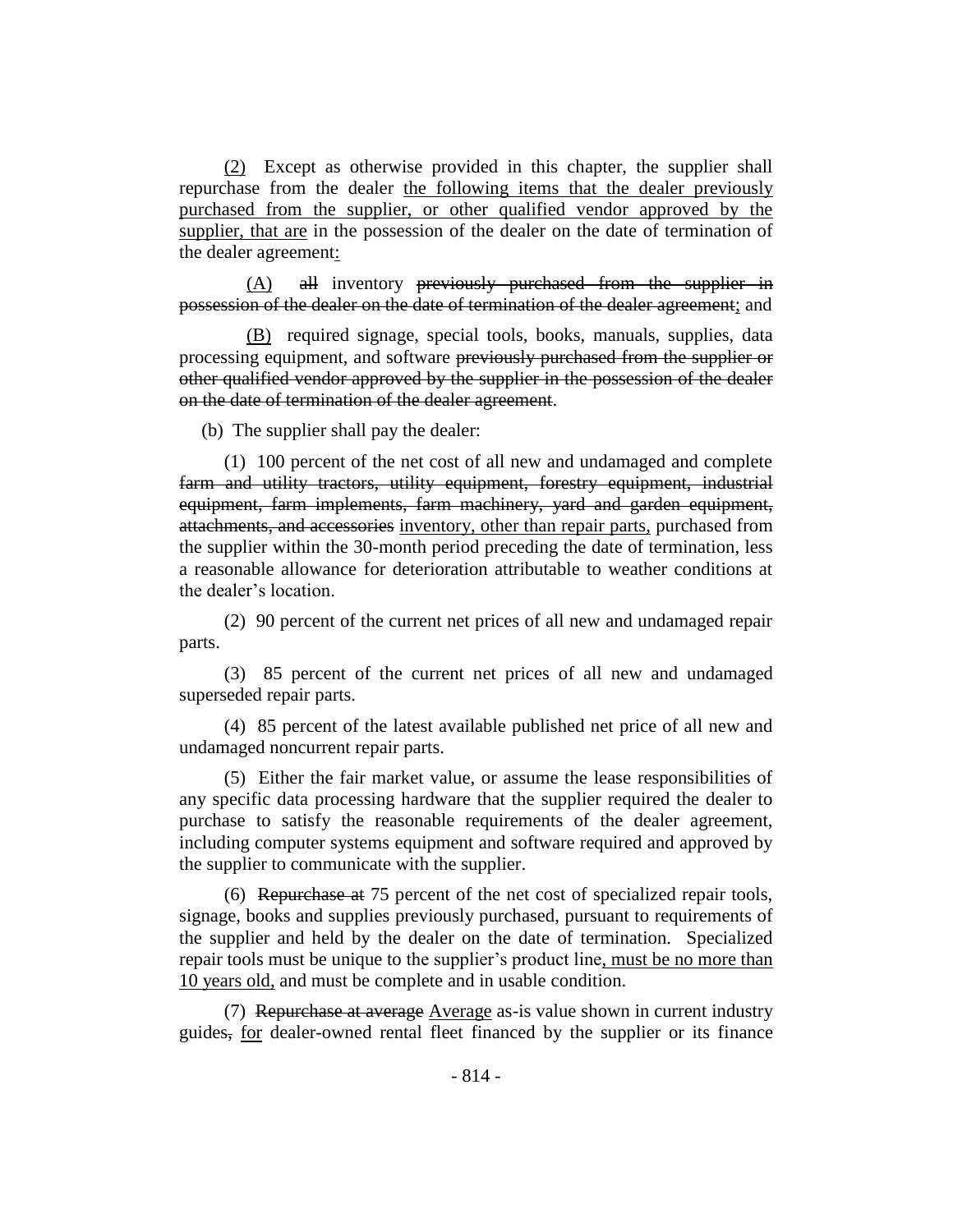subsidiary, provided the equipment was purchased from the supplier within 30 months of the date of termination.

(c) The party that initiates the termination of the dealer agreement shall pay the cost of the return, handling, packing, and loading of the inventory. If the termination is initiated by the supplier, the supplier shall reimburse the dealer five percent of the net parts return credited to the dealer as compensation for picking, handling, packing, and shipping the parts returned to the supplier.

(d) Payment to the dealer required under this section shall be made by the supplier not later than 45 days after receipt of the inventory by the supplier. A penalty shall be assessed in the amount of daily interest at the current New York prime rate plus three percent of any outstanding balance over the required 45 days. The supplier shall be entitled to apply any payment required under this section to be made to the dealer as a setoff against any amount owed by the dealer to the supplier.

\* \* \*

#### § 4077a. PROHIBITED ACTS

#### No supplier shall:

(1) coerce any dealer to accept delivery of any equipment, parts, or accessories therefor, which such dealer has not voluntarily ordered, except that a supplier may require a dealer to accept delivery of equipment, parts or accessories that are necessary to maintain equipment generally sold in the dealer's area of responsibility, and a supplier may require a dealer to accept delivery of safety-related equipment, parts, or accessories pertinent to equipment generally sold in the dealer's area of responsibility;

(2) condition the sale of any equipment on a requirement that the dealer also purchase any other goods or services, but nothing contained in this chapter shall prevent the supplier from requiring the dealer to purchase all parts reasonably necessary to maintain the quality of operation in the field of any equipment used in the trade area;

(3) coerce any dealer into a refusal to purchase the equipment manufactured by another supplier; or

(4) discriminate in the prices charged for equipment of like grade and quality sold by the supplier to similarly situated dealers, but nothing contained in this chapter shall prevent differentials which make only due allowance for a difference in the cost of manufacture, sale, or delivery resulting from the differing methods or quantities in which such equipment is sold or delivered by the supplier.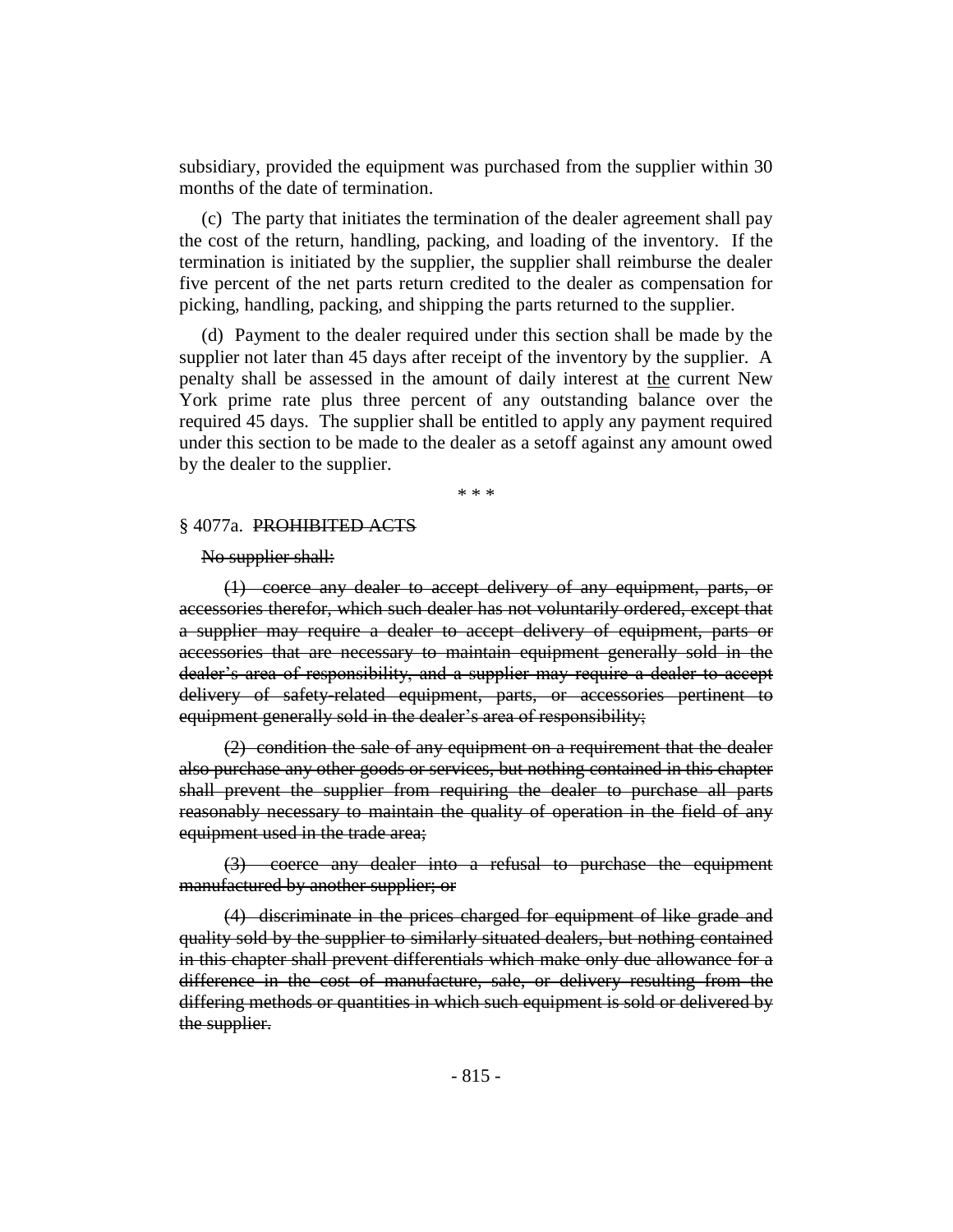#### PROHIBITED ACTS

(a) A supplier shall not coerce or attempt to coerce a dealer to accept delivery of inventory that the dealer has not voluntarily ordered, except inventory that is:

(1) necessary to maintain inventory generally sold in the dealer's area of responsibility; or

(2) safety-related and pertinent to inventory generally sold in the dealer's area of responsibility.

(b) A supplier shall not condition the sale of inventory on a requirement that the dealer also purchase any other goods or services, provided that a supplier may require a dealer to purchase parts reasonably necessary to maintain inventory used in the dealer's area of responsibility.

(c)(1) A supplier shall not prevent, coerce, or attempt to coerce a dealer from investing in, or entering into an agreement for the sale of, a competing product line or make of inventory.

(2) A supplier shall not require, coerce, or attempt to coerce a dealer to provide a separate facility or personnel for a competing product line or make of inventory.

(3) Subdivisions (1)–(2) of this subsection do not apply unless a dealer:

(A) maintains a reasonable line of credit for each product line or make of inventory;

(B) maintains the principal management of the dealer; and

(C) remains in substantial compliance with the supplier's reasonable facility requirements, which shall not include a requirement to provide a separate facility or personnel for a competing product line or make of inventory.

(d) A supplier shall not discriminate in the prices it charges for inventory of like grade and quality it sells to similarly situated dealers, provided that a supplier may use differentials that allow for a difference in the cost of manufacture, sale, or delivery resulting from the differing methods or quantities in which the supplier sells or delivers the inventory.

(e) A supplier shall not change the area of responsibility specified in a dealer agreement without good cause, which for purposes of this subsection includes changes in the dealer's vehicle or warranty registration pattern, demographics, and geographic barriers.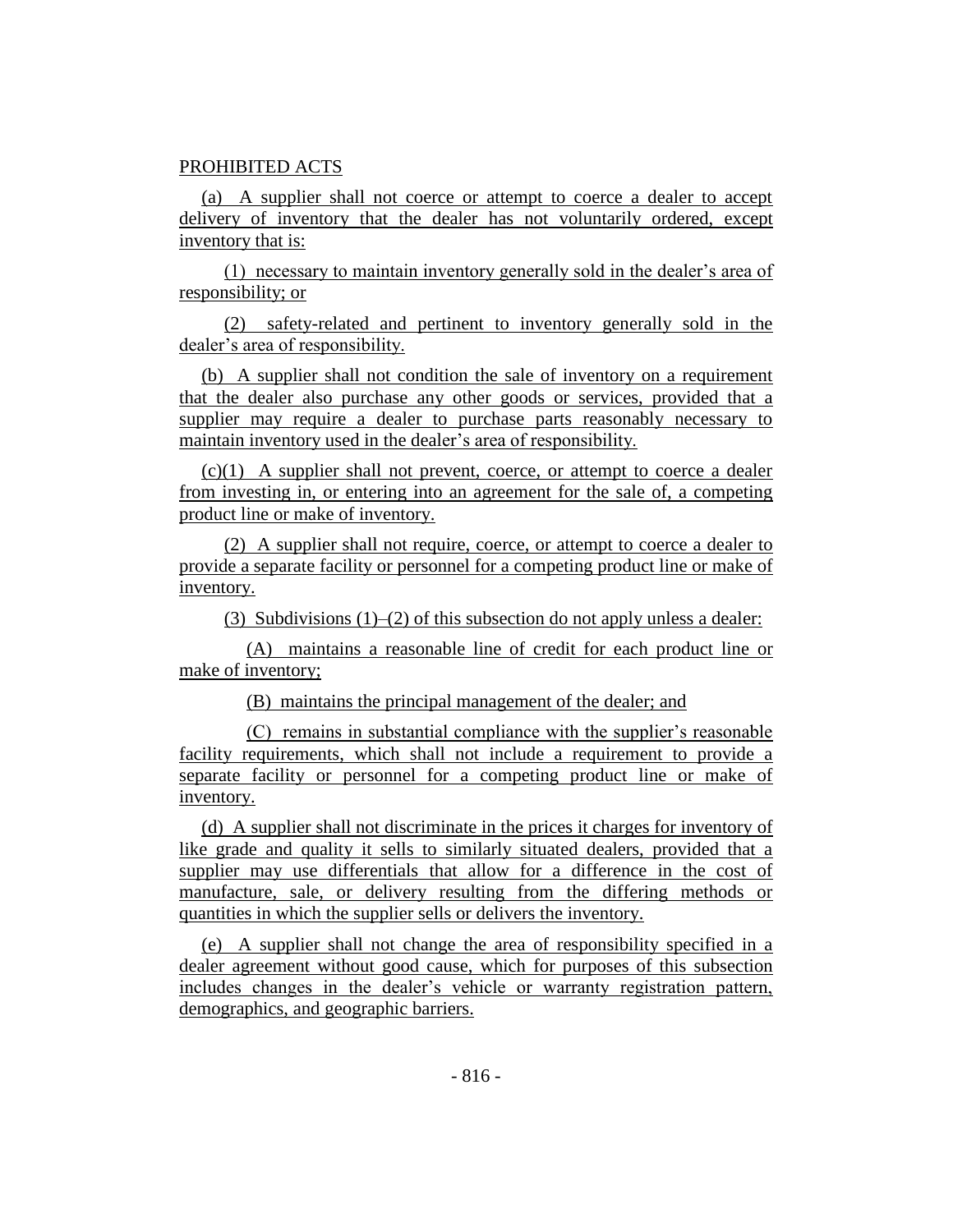#### § 4078. WARRANTY OBLIGATIONS

(a) A supplier shall:

(1) specify in writing a dealer's reasonable obligation to perform warranty service on the supplier's inventory;

(2) provide the dealer a schedule of reasonable compensation for warranty service, including amounts for diagnostic work, parts, labor, and the time allowance for the performance of warranty service; and

(3) compensate the dealer pursuant to the schedule of compensation for the warranty service the supplier requires it to perform.

(b) Time allowances for the diagnosis and performance of warranty service shall be reasonable and adequate for the service to be performed by a dealer that is equipped to complete the requirements of the warranty service.

(c) The hourly rate paid to a dealer shall not be less than the rate the dealer charges to customers for nonwarranty service.

(d) A supplier shall compensate a dealer for parts used to fulfill warranty and recall obligations of warranty service at a rate not less than the price the dealer actually paid the supplier for the parts plus 20 percent.

 $(e)(1)$  Whenever a supplier and a dealer enter into an agreement providing consumer warranties, the supplier shall pay any warranty claim made for warranty parts and service within 30 days after its receipt and approval.

(2) The supplier shall approve or disapprove a warranty claim within 30 days after its receipt.

(3) If a claim is not specifically disapproved in writing within 30 days after its receipt, it shall be deemed to be approved and payment shall be made by the supplier within 30 days after its receipt.

(f) A supplier violates this section if it:

(1) fails to perform its warranty obligations;

(2) fails to include in written notices of factory recalls to machinery owners and dealers the expected date by which necessary parts and equipment will be available to dealers for the correction of such defects; or

(3) fails to compensate a dealer for repairs required by a recall.

(g) A supplier shall not:

(1) impose an unreasonable requirement in the process a dealer must follow to file a warranty claim; or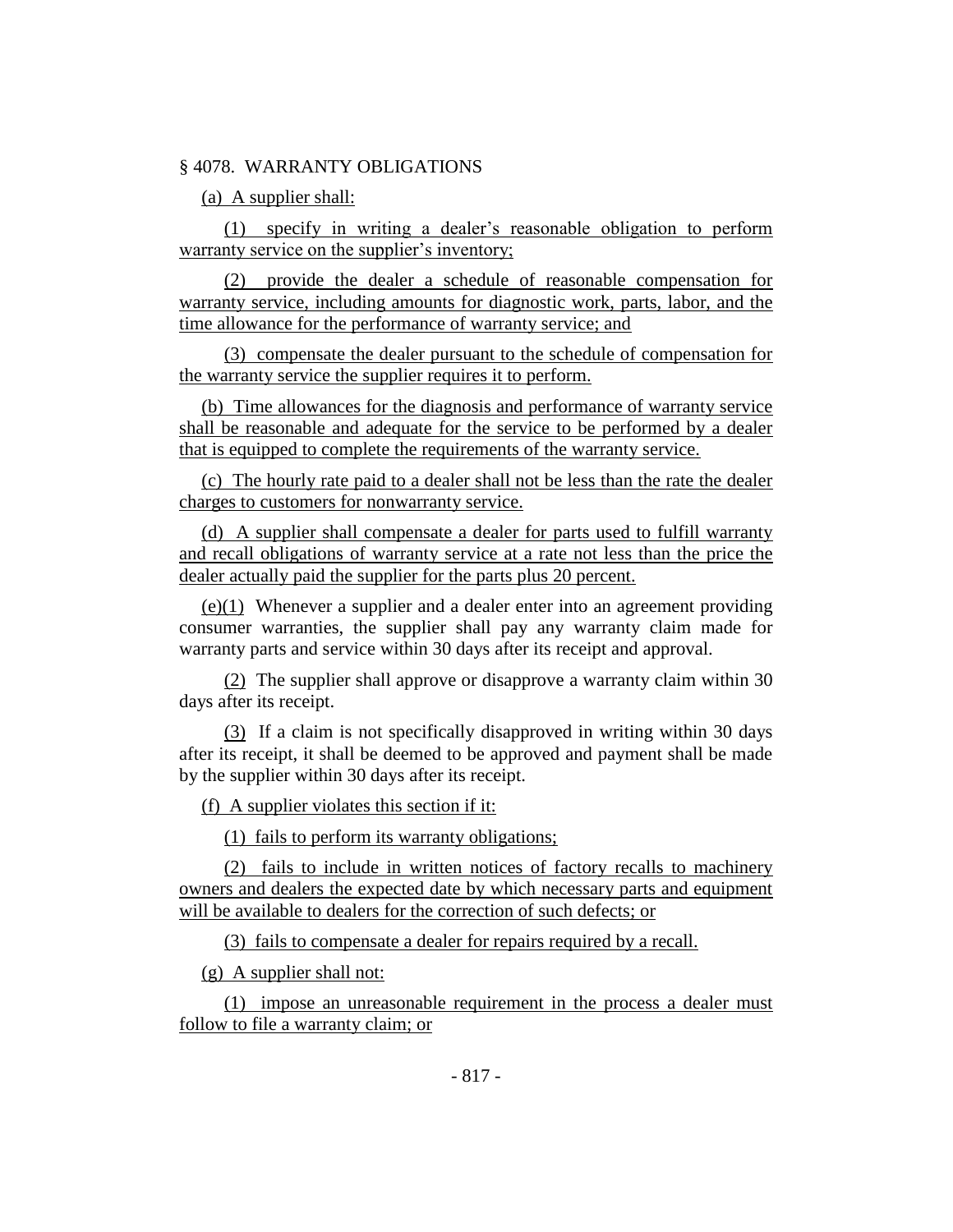(2) impose a surcharge or fee, or otherwise increase the prices or charges to a dealer, in order to recover the additional costs the supplier incurs from complying with the provisions of this section.

## § 4079. REMEDIES

(a) A person damaged as a result of a violation of this chapter may bring an action against the violator in a Vermont court of competent jurisdiction for damages, together with the actual costs of the action, including reasonable attorney's fees, injunctive relief against unlawful termination, cancellation, nonrenewal, or substantial change of competitive circumstances, and such other relief as the Court deems appropriate.

(b) A provision in a dealer agreement that purports to deny access to the procedures, forums, or remedies provided by the laws of this State is void and unenforceable.

(c) Nothing contained in this chapter may prohibit Notwithstanding subsection (b) of this section, a dealer agreement may include a provision for binding arbitration of disputes in an agreement. Any arbitration shall be consistent with the provisions of this chapter and 12 V.S.A. chapter 192, and the place of any arbitration shall be in the county in which the dealer's principal place of business is maintained in this State.

\* \* \*

## Sec. 3. APPLICABILITY TO EXISTING DEALER AGREEMENTS

Notwithstanding 1 V.S.A. § 214, for a dealer agreement, as defined in 9 V.S.A. § 4071, that is in effect on or before July 1, 2016, the provisions of this act shall apply on July 1, 2017.

Sec. 4. EFFECTIVE DATE

This act shall take effect on July 1, 2016.

(Committee vote: 5-0-0)

## **S. 257.**

An act relating to residential rental agreements.

## **Reported favorably with recommendation of amendment by Senator Balint for the Committee on Economic Development, Housing & General Affairs.**

The Committee recommends that the bill be amended by striking out all after the enacting clause and inserting in lieu thereof the following:

Sec. 1. 9 V.S.A. § 4451 is amended to read: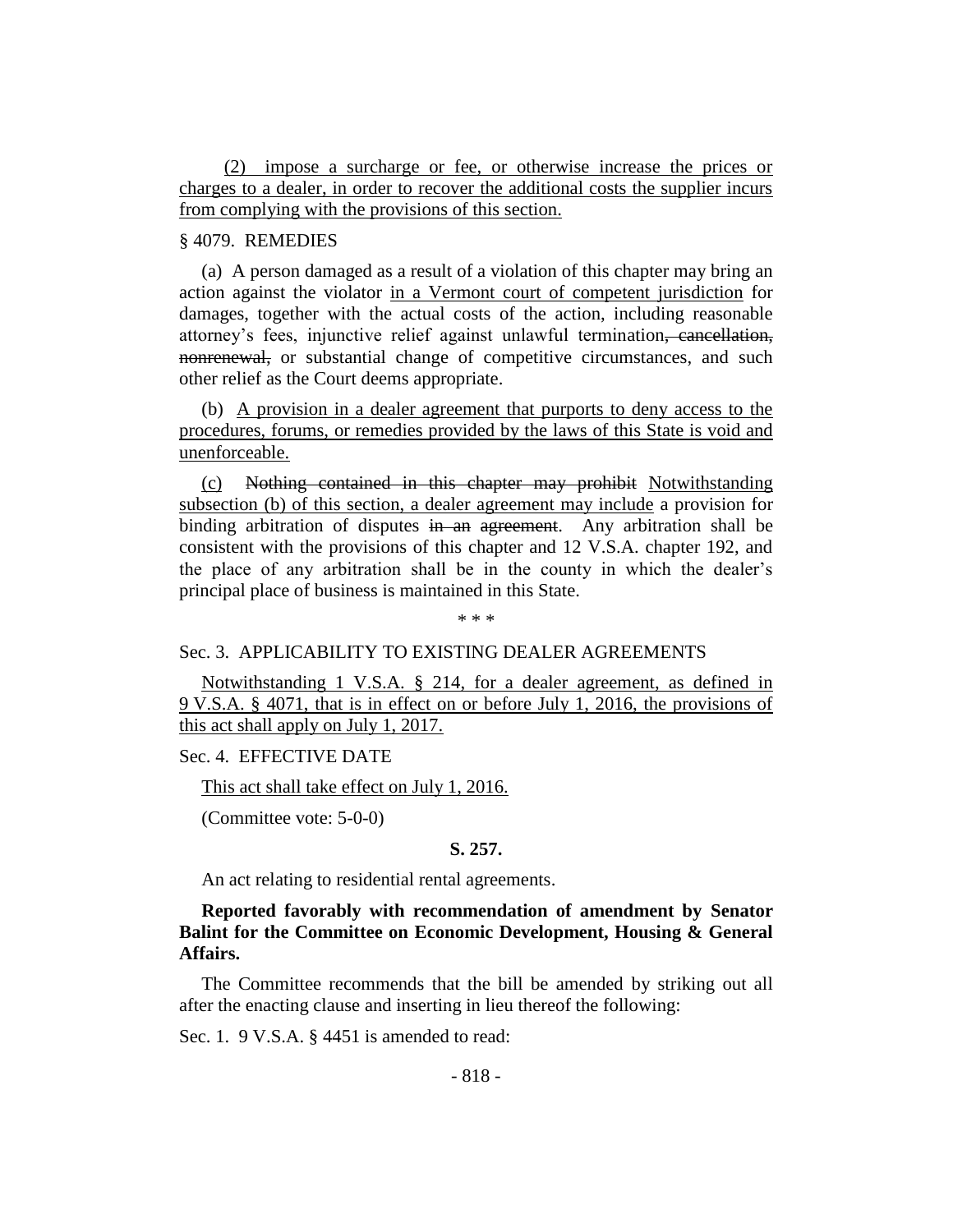#### § 4451. DEFINITIONS

As used in this chapter:

\* \* \*

(9) "Sublease" means a rental agreement, written or oral, embodying terms and conditions concerning the use and occupancy of a dwelling unit and premises between two tenants, a sublessor and a sublessee.

(10) "Tenant" means a person entitled under a rental agreement to occupy a residential dwelling unit to the exclusion of others.

Sec. 2. 9 V.S.A. § 4452 is amended to read:

#### § 4452. EXCLUSIONS

Unless created to avoid the application of this chapter, this chapter does not apply to any of the following:

\* \* \*

(7) transient residence in a campground, which for the purposes of this chapter means any property used for seasonal or short-term vacation or recreational purposes on which are located cabins, tents, or lean-tos, or campsites designed for temporary set-up of portable or mobile camping, recreational, or travel dwelling units, including tents, campers, and recreational vehicles such as motor homes, travel trailers, truck campers, and van campers; or

(8) transient occupancy in a hotel, motel, or lodgings during the time the occupant is a recipient of General Assistance or Emergency Assistance temporary housing assistance, regardless of whether the occupancy is subject to a tax levied under 32 V. S.A. chapter 225; or

(9) occupancy of a dwelling unit without right or permission by a person who is not a tenant.

Sec. 3. 9 V.S.A. 4456b is added to read:

#### § 4456b. SUBLEASES; LANDLORD AND TENANT RIGHTS AND OBLIGATIONS

 $(a)(1)$  A landlord may condition or prohibit subleasing a dwelling unit under the terms of a written rental agreement, and may require a tenant to provide actual notice of the name and contact information of any sublessee occupying the dwelling unit.

(2) If the terms of a written rental agreement prohibit subleasing the dwelling unit, the landlord or tenant may give a person who is not a tenant and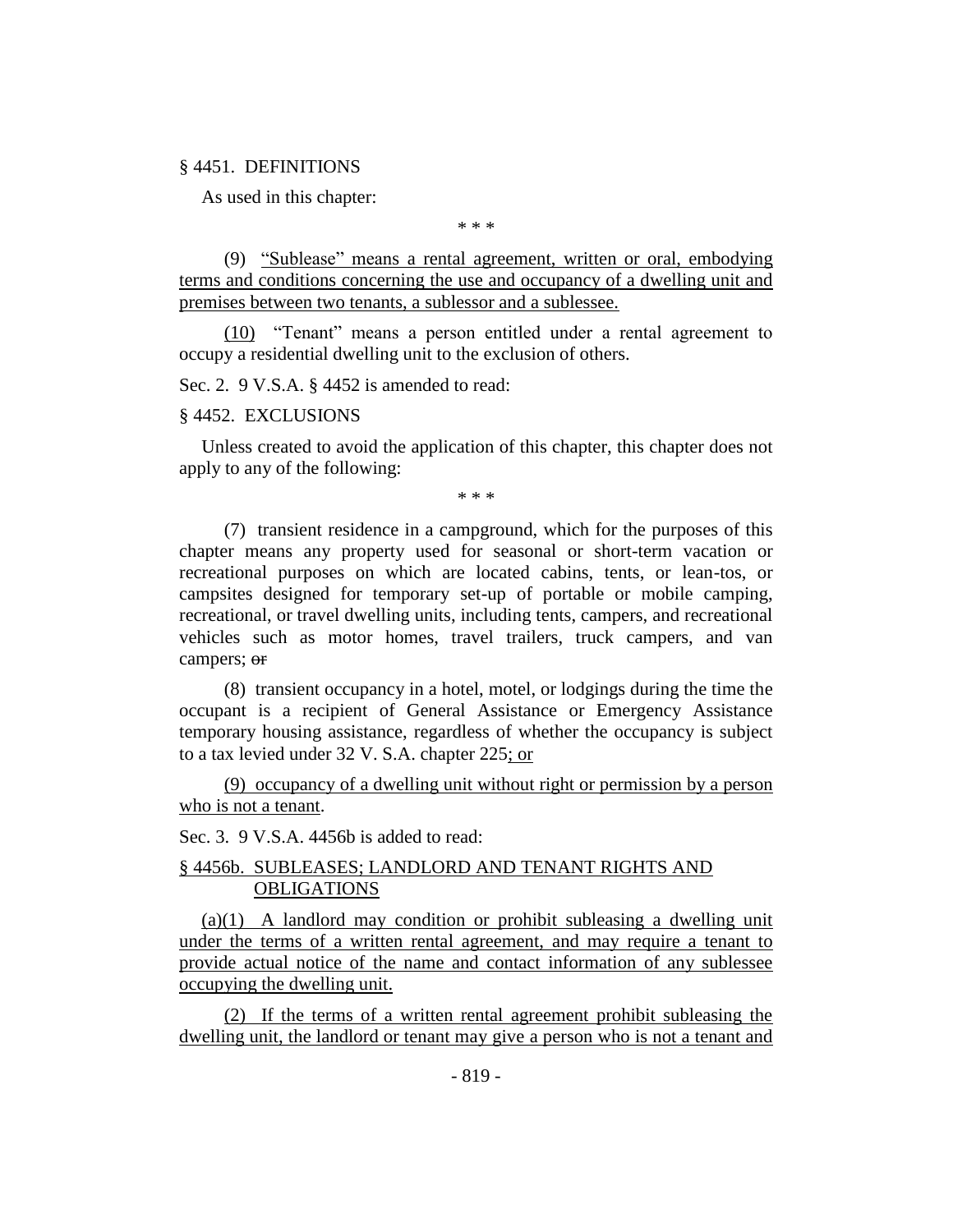is occupying the dwelling unit without right or permission notice against trespass pursuant to 13 V.S.A. § 3705(a). This subdivision (2) shall not be construed to limit the rights and remedies available to a landlord pursuant to this chapter.

(b) In the absence of a written rental agreement, a tenant shall provide the landlord with actual notice of the name and contact information of any sublessee occupying the dwelling unit.

Sec. 4. 13 V.S.A. § 3705 is amended to read:

#### § 3705. UNLAWFUL TRESPASS

(a)(1) A person shall be imprisoned for not more than three months or fined not more than \$500.00, or both, if, without right or permission, he or she is occupying a dwelling unit for which a written rental agreement has prohibited subleasing pursuant to 9 V.S.A. § 4456b as to which notice against trespass is given, or, without legal authority or the consent of the person in lawful possession, he or she enters or remains on any land or in any place as to which notice against trespass is given. Notice against trespass may be given by:

(A) actual communication by the person in lawful possession or his or her agent or by a law enforcement officer acting on behalf of such person or his or her agent;

\* \* \*

(D) in the case of a dwelling unit for which a written rental agreement has prohibited subleasing pursuant to 9 V.S.A. § 4456b, actual communication by the landlord or his or her agent or by a law enforcement officer acting on behalf of the landlord or his or her agent.

\* \* \*

Sec. 5. EFFECTIVE DATE

This act shall take effect on July 1, 2016.

(Committee vote: 5-0-0)

#### **Joint Resolutions for Action**

#### **J.R.S. 47.**

Joint resolution expressing appreciation to the National Milk Producers Federation and Vermont's dairy farmers for their phasing out the tail docking of dairy farm animals.

**PENDING OUESTION:** Shall the Senate adopt the resolution?

(For text of resolution, see Senate Journal of March 15, 2016, page 547.)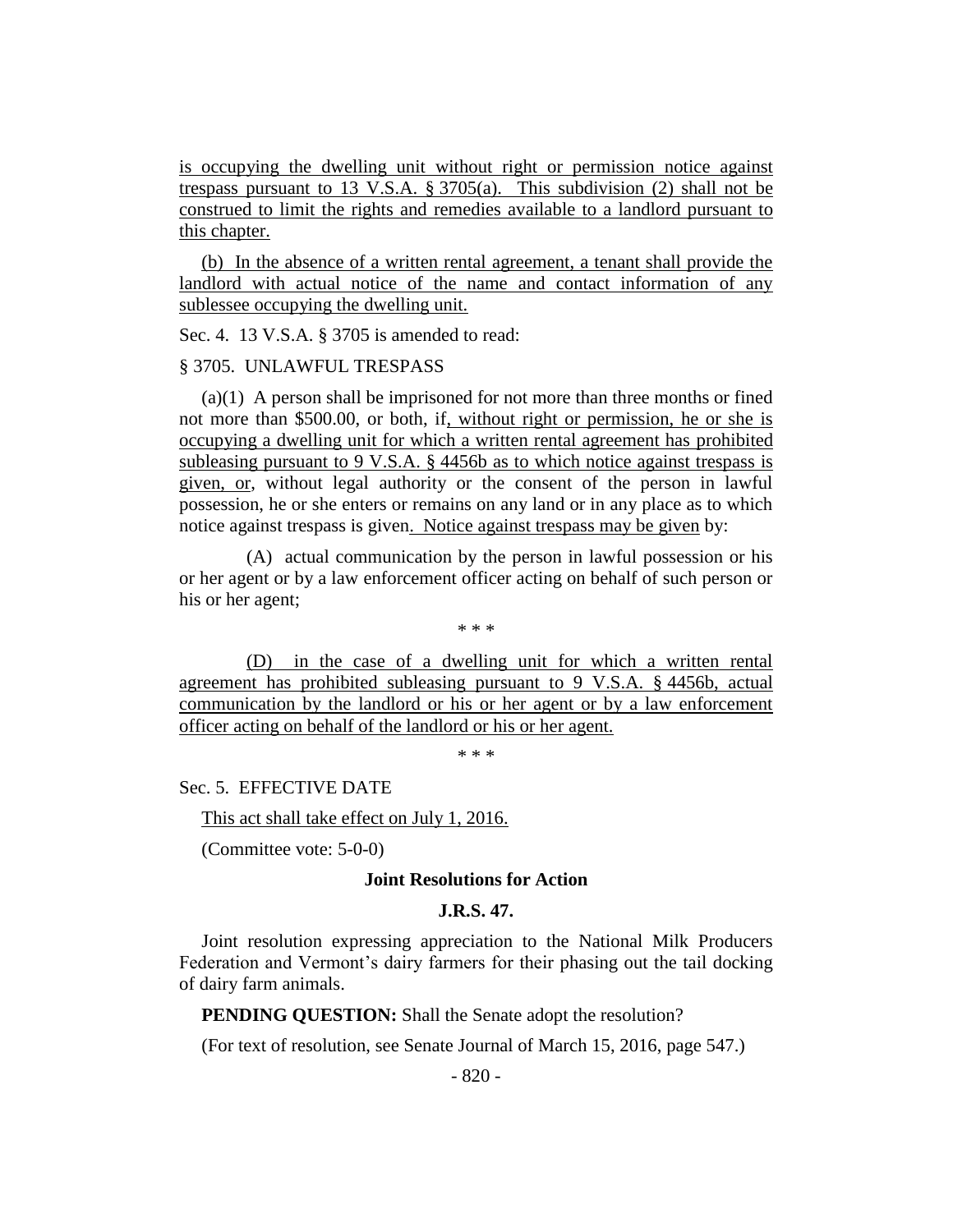#### **J.R.H. 23.**

Joint resolution authorizing Green Mountain Boys State educational program to use the State House.

**PENDING QUESTION:** Shall the resolution be adopted in concurrence?

(For text of resolution, see Senate Journal of March 15, 2016, page 549.)

#### **CONFIRMATIONS**

The following appointments will be considered by the Senate, as a group, under suspension of the Rules, as moved by the President *pro tempore,* for confirmation together and without debate, by consent thereby given by the Senate. However, upon request of any senator, any appointment may be singled out and acted upon separately by the Senate, with consideration given to the report of the Committee to which the appointment was referred, and with full debate; and further, all appointments for the positions of Secretaries of Agencies, Commissioners of Departments, Judges, Magistrates, and members of the Public Service Board shall be fully and separately acted upon.

Kirstin Schoonover of Huntington – Superior Court Judge – By Sen. Benning for the Committee on Judiciary. (2/25/16)

Brian Valentine of Huntington – Magistrate Division Judge – By Sen. Nitka for the Committee on Judiciary. (3/9/16)

Mary Morrissey of Jericho – Superior Court Judge – By Sen. Ashe for the Committee on Judiciary. (3/9/16)

Christopher Cole of Richmond – Secretary of the Agency of Transportation – By Sen. Mazza for the Committee on Transportation. (3/16/16)

Kevin Bourdon of Waltham – Member, Electricians Licensing Board – By Sen. Balint for the Committee on Econ. Dev., Housing and General Affairs. (3/11/16)

Hannah Sessions of Salisbury – Member, Vermont Housing and Conservation Board – By Sen. Balint for the Committee on Econ. Dev., Housing and General Affairs. (3/11/16)

Robert Williams of Poultney – Member, Electricians Licensing Board – By Sen. Mullin for the Committee on Econ. Dev., Housing and General Affairs. (3/15/16)

Thomas Lauzon of Barre – Member, Liquor Control Board – By Sen. Cummings for the Committee on Econ. Dev., Housing and General Affairs. (3/15/16)